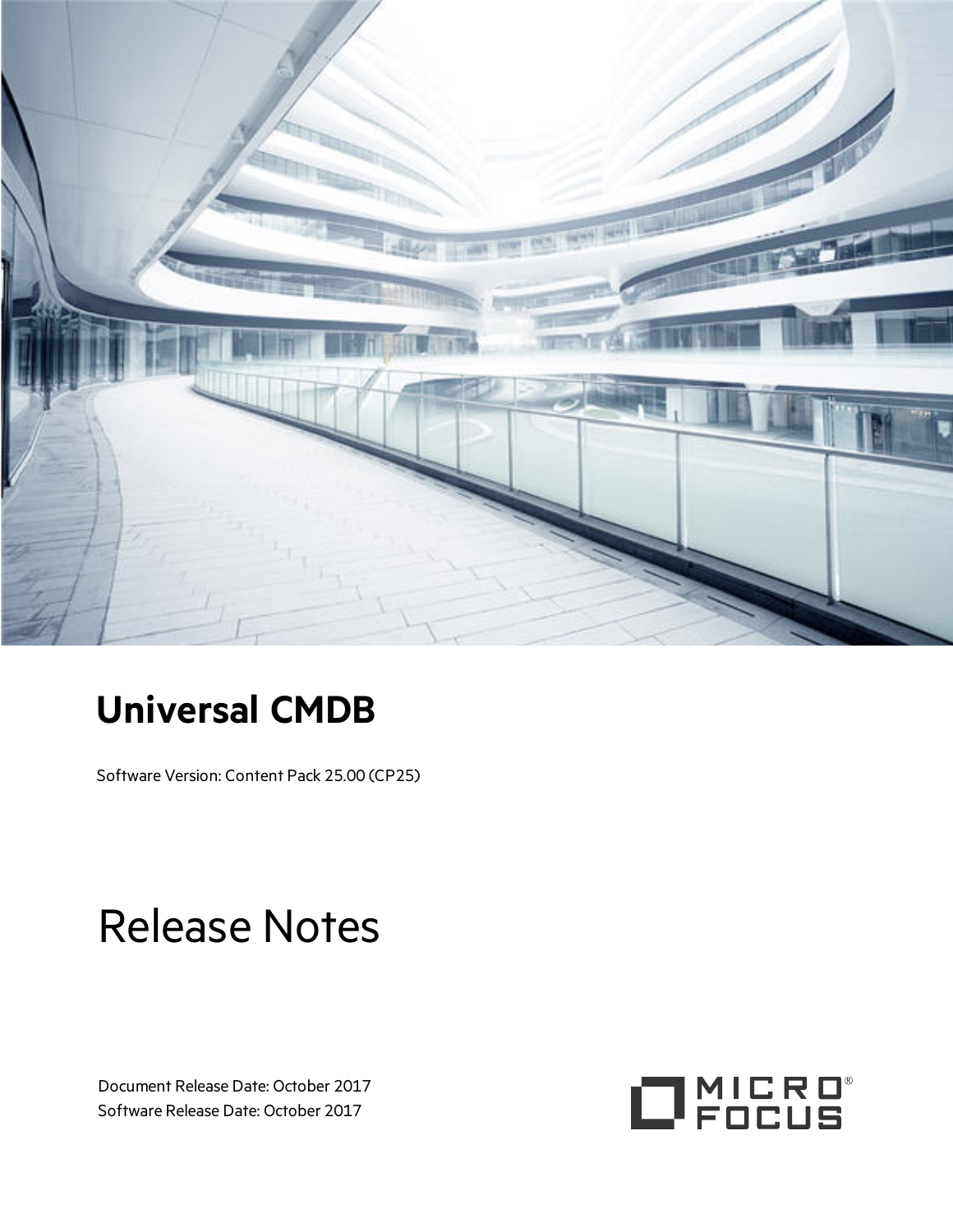### Legal Notices

#### **Warranty**

The only warranties for Hewlett Packard Enterprise products and services are set forth in the express warranty statements accompanying such products and services. Nothing herein should be construed as constituting an additional warranty. Hewlett Packard Enterprise shall not be liable for technical or editorial errors or omissions contained herein.

The information contained herein is subject to change without notice.

### Restricted Rights Legend

Confidential computer software. Valid license from Hewlett Packard Enterprise required for possession, use or copying. Consistent with FAR 12.211 and 12.212, Commercial Computer Software, Computer Software Documentation, and Technical Data for Commercial Items are licensed to the U.S. Government under vendor's standard commercial license.

### Copyright Notice

© 2002 - 2017 Hewlett Packard Enterprise Development LP

#### Trademark Notices

Adobe™ is a trademark of Adobe Systems Incorporated.

Microsoft® and Windows® are U.S. registered trademarks of Microsoft Corporation.

UNIX® is a registered trademark of The Open Group.

#### Disclaimer

Certain versions of software and/or documents ("Material") accessible here may contain branding from Hewlett-Packard Company (now HP Inc.) and Hewlett Packard Enterprise Company. As of September 1, 2017, the Material is now offered by Micro Focus, a separately owned and operated company. Any reference to the HP and Hewlett Packard Enterprise/HPE marks is historical in nature, and the HP and Hewlett Packard Enterprise/HPE marks are the property of their respective owners.

### Documentation Updates

To check for recent updates or to verify that you are using the most recent edition of a document, go to: <https://softwaresupport.hpe.com/>.

This site requires that you register for an HP Passport and to sign in. To register for an HP Passport ID, click **Register** on the HPE Software Support site or click **Create an Account** on the HP Passport login page.

You will also receive updated or new editions if you subscribe to the appropriate product support service. Contact your HPE sales representative for details.

#### Support

Visit the HPE Software Support site at: <https://softwaresupport.hpe.com/>.

Most of the support areas require that you register as an HP Passport user and to sign in. Many also require a support contract. To register for an HP Passport ID, click **Register** on the HPE Support site or click **Create an Account** on the HP Passport login page.

To find more information about access levels, go to: <https://softwaresupport.hpe.com/web/softwaresupport/access-levels>.

**HPE Software Solutions Now** accesses the HPSW Solution and Integration Portal website. This site enables you to explore HPE Product Solutions to meet your business needs, includes a full list of Integrations between HPE Products, as well as a listing of ITIL Processes. The URL for this website is [https://softwaresupport.hpe.com/km/KM01702731.](https://softwaresupport.hpe.com/km/KM01702731)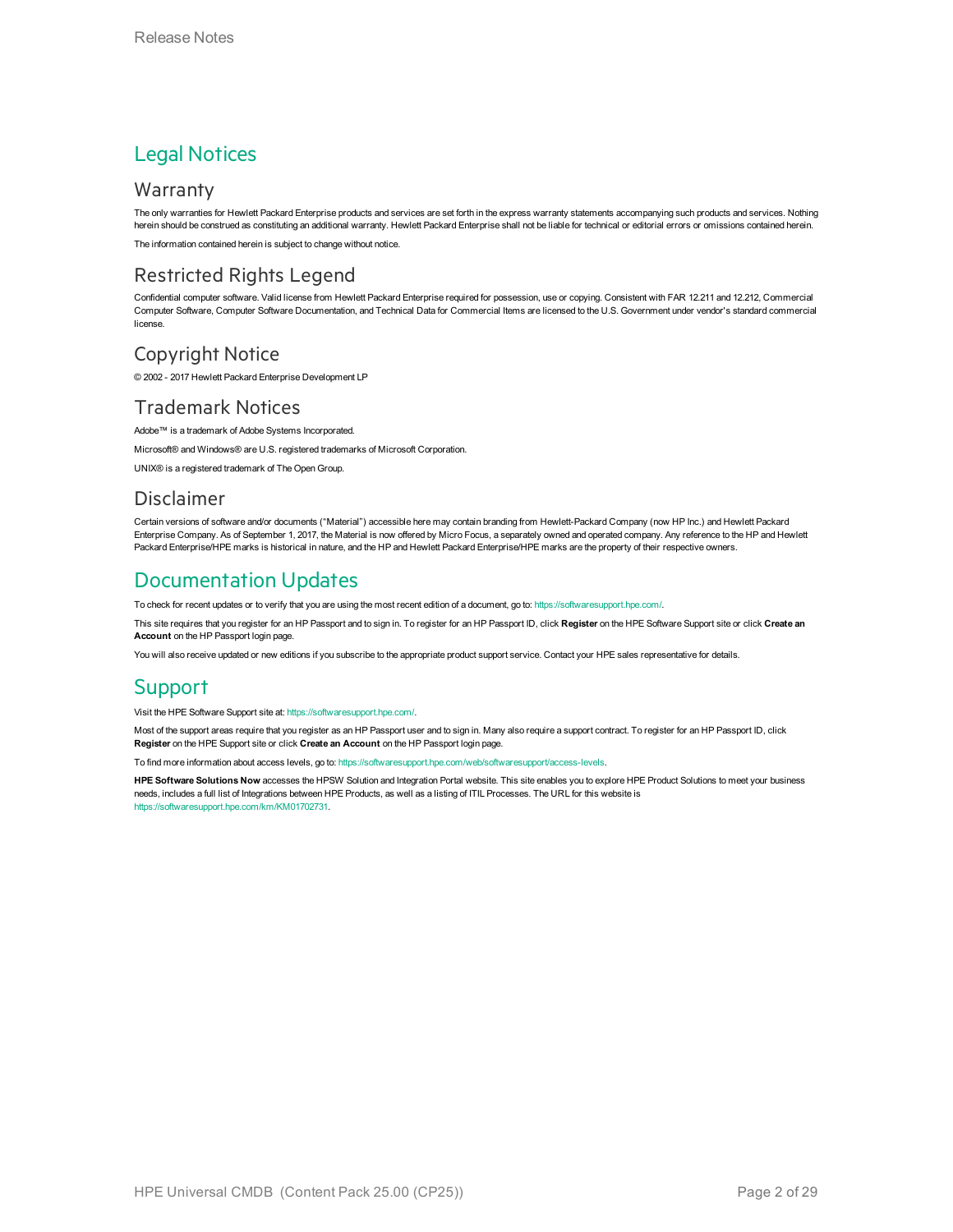# **Contents**

| HPE Universal CMDB Content Pack Release Notes  4 |    |
|--------------------------------------------------|----|
|                                                  |    |
|                                                  |    |
|                                                  |    |
|                                                  |    |
|                                                  |    |
|                                                  |    |
|                                                  |    |
|                                                  |    |
|                                                  |    |
|                                                  |    |
|                                                  |    |
|                                                  |    |
|                                                  |    |
|                                                  |    |
|                                                  |    |
|                                                  | 29 |
|                                                  |    |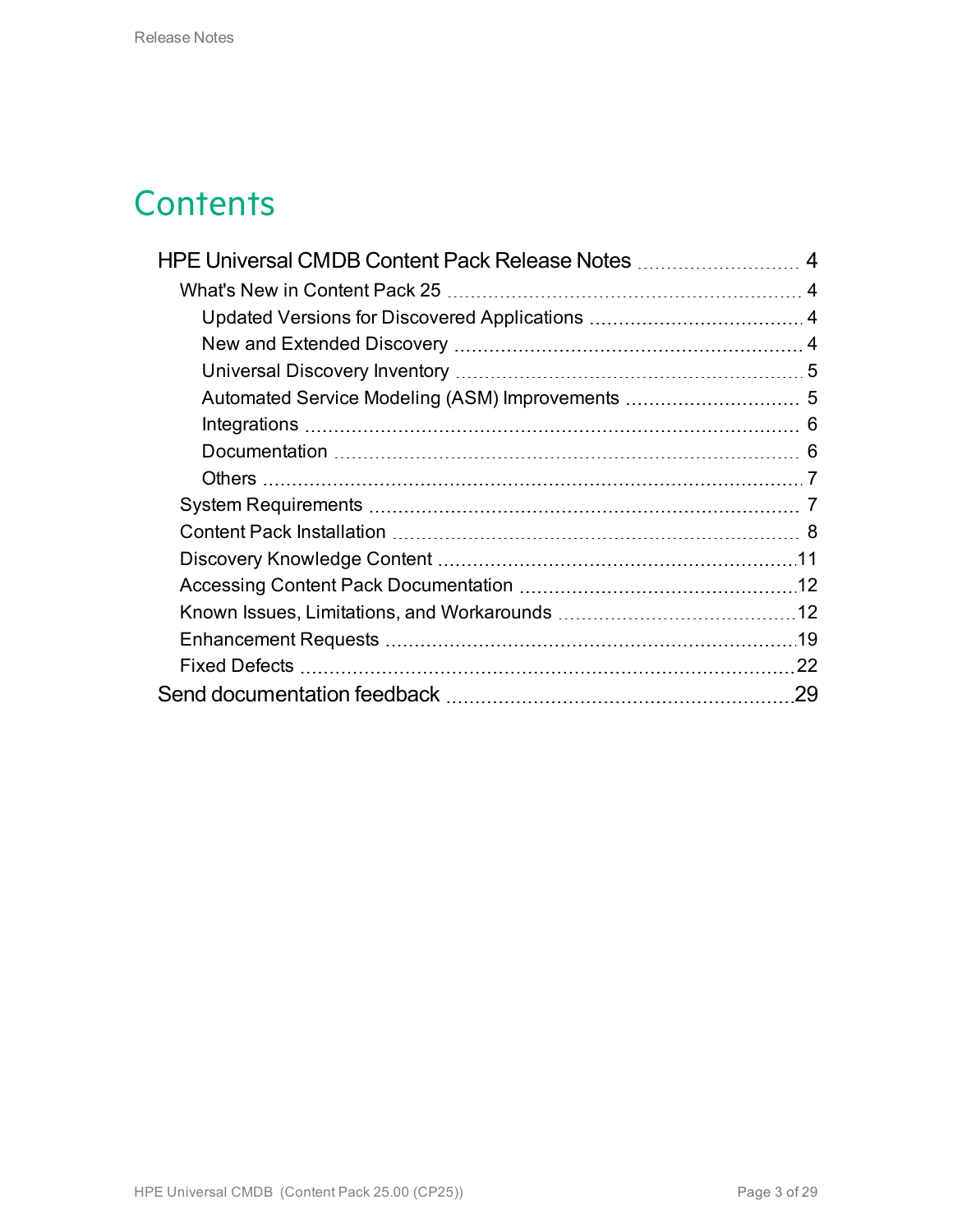### <span id="page-3-0"></span>HPE Universal CMDB Content Pack Release **Notes**

This document provides information about HPE Universal CMDB (UCMDB) and Universal Discovery (UD) Content Pack 25.

# <span id="page-3-1"></span>What's New in Content Pack 25

<span id="page-3-2"></span>This section provides information about new features and enhancements added to Content Pack 25.

### Updated Versions for Discovered Applications

Added support for discovering the following application versions to the existing discovery jobs:

- Oracle Database 12c R2
- <span id="page-3-3"></span>• Red Hat WildFly (formerly JBoss AS) 11.x

### New and Extended Discovery

Added support for the following discoveries:

- Red Hat Virtualization Discovery: Discover Red Hat Enterprise Virtualization Manager (RHEV-M) topology, such as RHEVM Cluster, RHEVM Datacenter, RHEVM Network, RHEVM Resource Pool, RHEVM VNIC Profile, RHEVM Volume, Red Hat Virtualization, virtualization hosts, hypervisors, and relationships between virtual machines and hypervisors, using REST APIs.
- Storage Devices by SNMP Discovery: Discover EMC Isilon Filers and Data Domain storage systems.
- New capabilities of the existing Amazon Web Services (AWS) Discovery: Discover Amazon Auto Scaling Groups.
- New capabilities of the existing Firewall Discovery: Discover Juniper firewalls including virtual firewalls through SSH Protocol by the new job **Firewall Topology by Shell** job.

For more details, see the *UCMDB Discovery and Integrations Content Guide - Discovery Modules*.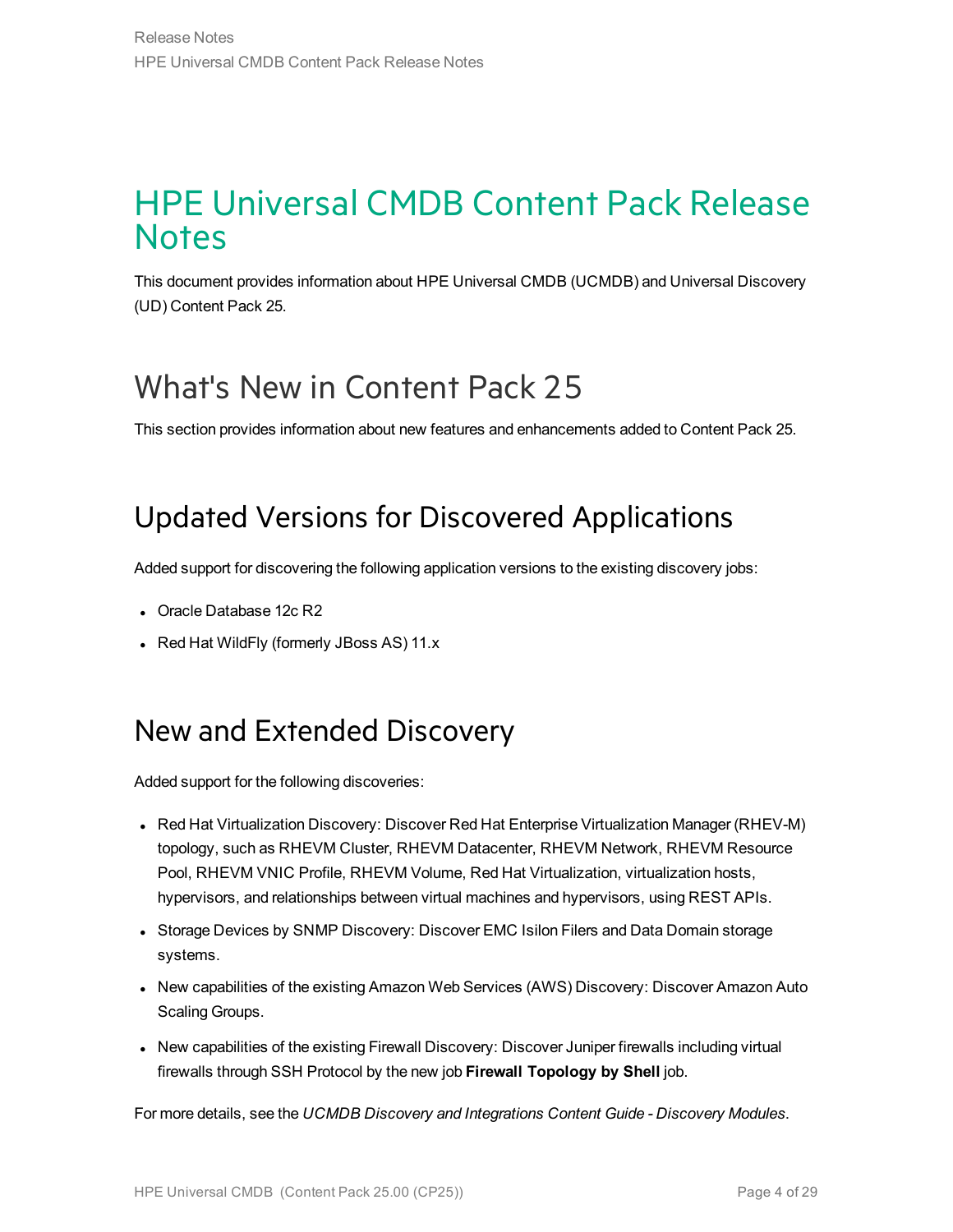### <span id="page-4-0"></span>Universal Discovery Inventory

• Inventory Scanner can now discover Solaris Zone topology and Solaris LDOM topology.

Added the following new job parameter to the **Inventory Discovery by Manual Scanner Deployment** and **Inventory Discovery by Scanner** jobs:

**discoverLDOM**. Specifies whether to report Solaris LDOM partitions.

**Note:** If the value of this parameter is set to **true** and LDOMs are discovered, UD Full (UDF) license is required.

<span id="page-4-1"></span><sup>l</sup> The **Inventory Discovery by Scanner** job can now report more CPU related attributes about LPAR.

### Automated Service Modeling (ASM) Improvements

#### <sup>l</sup> **ASM supports RDS deployed in AWS**

ASM now supports Relational Database Service (RDS) deployed in Amazon Web Services (AWS). A new job **AWS RDS Tunnel** is introduced to correctly discover RDS database in AWS, allowing you to capture service models more accurately in AWS. For more details, see UCMDB Browser documentation for version 4.15.

- Updated ASM configuration signature to support some special format in JDBC connection strings for JBoss server.
- ASM can now read and parse the ports in the same line with the delimiter "," (comma) from **portNumberToPortName.xml**.
- ASM can now find the concrete site name according to the host name of entry point URL when there are multiple services deployed on the same IIS server with the same listening port but different URLs.
- ASM can now resolve the SiteMinder configuration file to report SiteMinder policy servers.
- ASM can now discover web servers balanced by Varnish cache proxy by parsing the Varnish configuration files.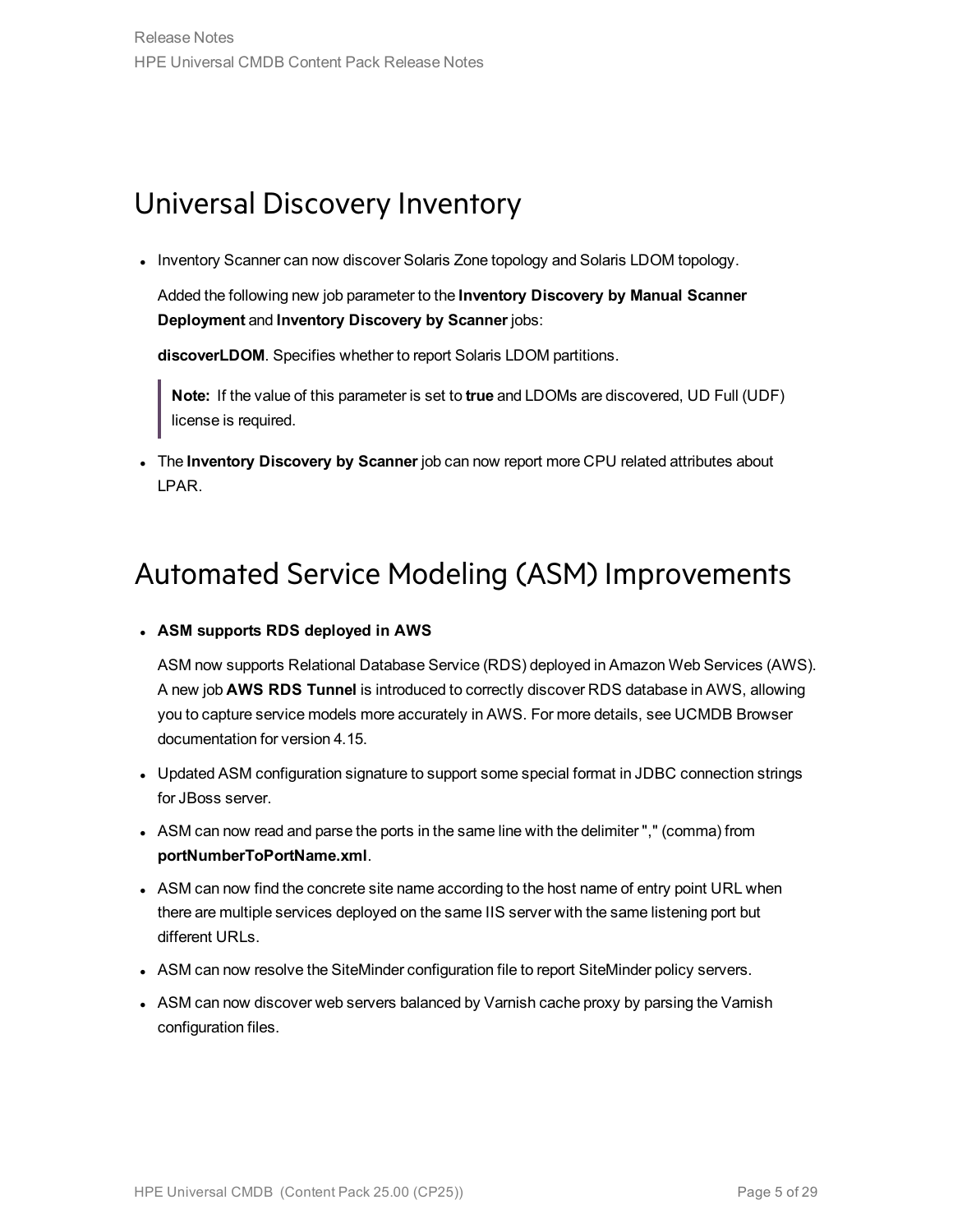### <span id="page-5-0"></span>**Integrations**

**Added a mapping file sample about using the Reference link type for the ServiceNow Enhanced** Generic Adapter in "Sample Integration Population Query" of the *UCMDB Discovery and Integrations Content Guide - Third Party Integrations*.

### <span id="page-5-1"></span>Documentation

#### **Software Information Portal**

Online documentation for current and previous releases of CMS product (UCMDB, UD Content Pack, and UCMDB Browser) are now available on the new Software [Information](https://docs.software.hpe.com/) Portal.

To access CMS documentation:

- 1. Go to Software [Information](https://docs.software.hpe.com/) Portal.
- 2. Click **Documentation A-Z**.
- 3. Scroll down to the Online Documentation by Product Name section and click letter **U**.

Now all available versions for UCMDB, UCMDB Browser, and UD Content Pack are displayed. Just click a product version to access the online help for the product.

#### **Content Pack Class Model Documentation**

A detailed UCMDB Class Model specific to Content Pack 25.00 running on UCMDB 10.33 is accessible from the Content Pack documentation:

- <sup>l</sup> In UCMDB UI, go to **Help > Discovery and Integrations Content Help > Reference (or Use) > Universal Data Model (UDM)**
- <sup>l</sup> From the Software [Information](https://docs.software.hpe.com/) Portal, go to Universal Discovery Content Pack **25.00** help, then go to **Reference** (or **Use**) **> Universal Data Model (UDM)**).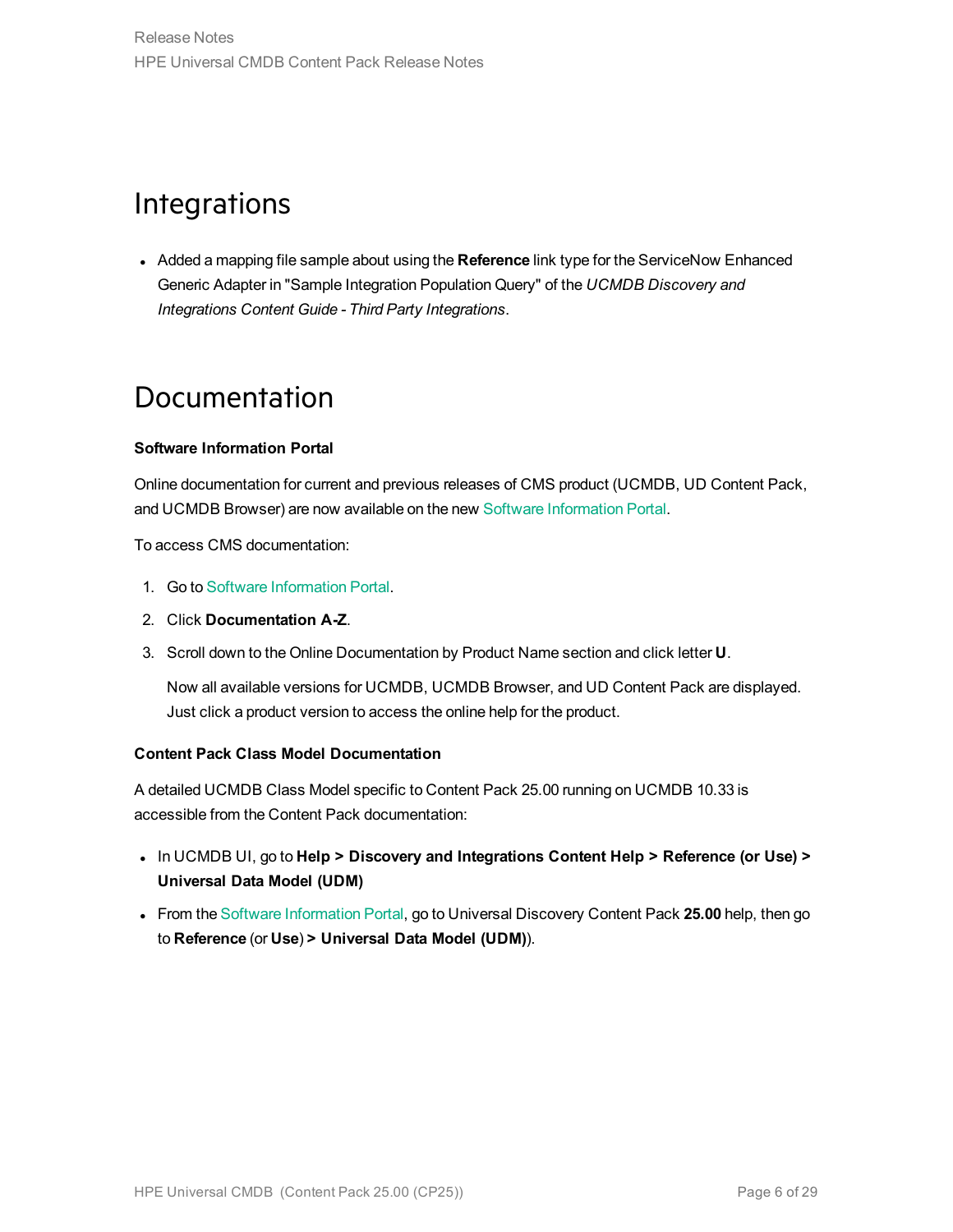### <span id="page-6-0"></span>**Others**

- <sup>l</sup> Improved discovery of MySQL and MariaDB databases using Shell ,to capture name and version.
- Added support to disable the Call Home events when deploying UD Agent. For details on how to disable Call Home, see "How to Disable Call Home" in the *UCMDB Discovery and Integrations Content Guide - General Reference*.
- <sup>l</sup> Added the JVM CIT to the **JEE Weblogic by Shell** job.
- Scanner version: 10.33.000.330
- Universal Discovery Agent version: 10.33.000.330
- Inventory Discovery Knowledge version: 2017.10

### <span id="page-6-1"></span>System Requirements

- CP25 can be installed on:
	- <sup>o</sup> UCMDB 10.22 CUP6 (or a later CUP)
	- <sup>o</sup> UCMDB 10.31
	- <sup>o</sup> UCMDB 10.32
	- <sup>o</sup> UCMDB 10.33
- You must install UCMDB 10.22 CUP6 (or a later CUP), 10.31, 10.32, or 10.33 before installing CP25.

#### **Important Note:**

- In case UCMDB is using a Microsoft SQL Server database and replication is enabled in the database server before upgrading the Content Pack, temporarily disable the replication in the Microsoft SQL Server database. For more details, see the *Universal CMDB Database Guide*.
- Starting with CP23, Content Pack is no longer compatible with UCMDB 10.11 (with or without a CUP on top of it).
- Before you deploy CP25 on top of version 10.3x, you must install version 10.3x of UCMDB and UD, and then deploy version 10.3x Data Flow Probes. Do not deploy CP25 while you are still updating the Data Flow Probes.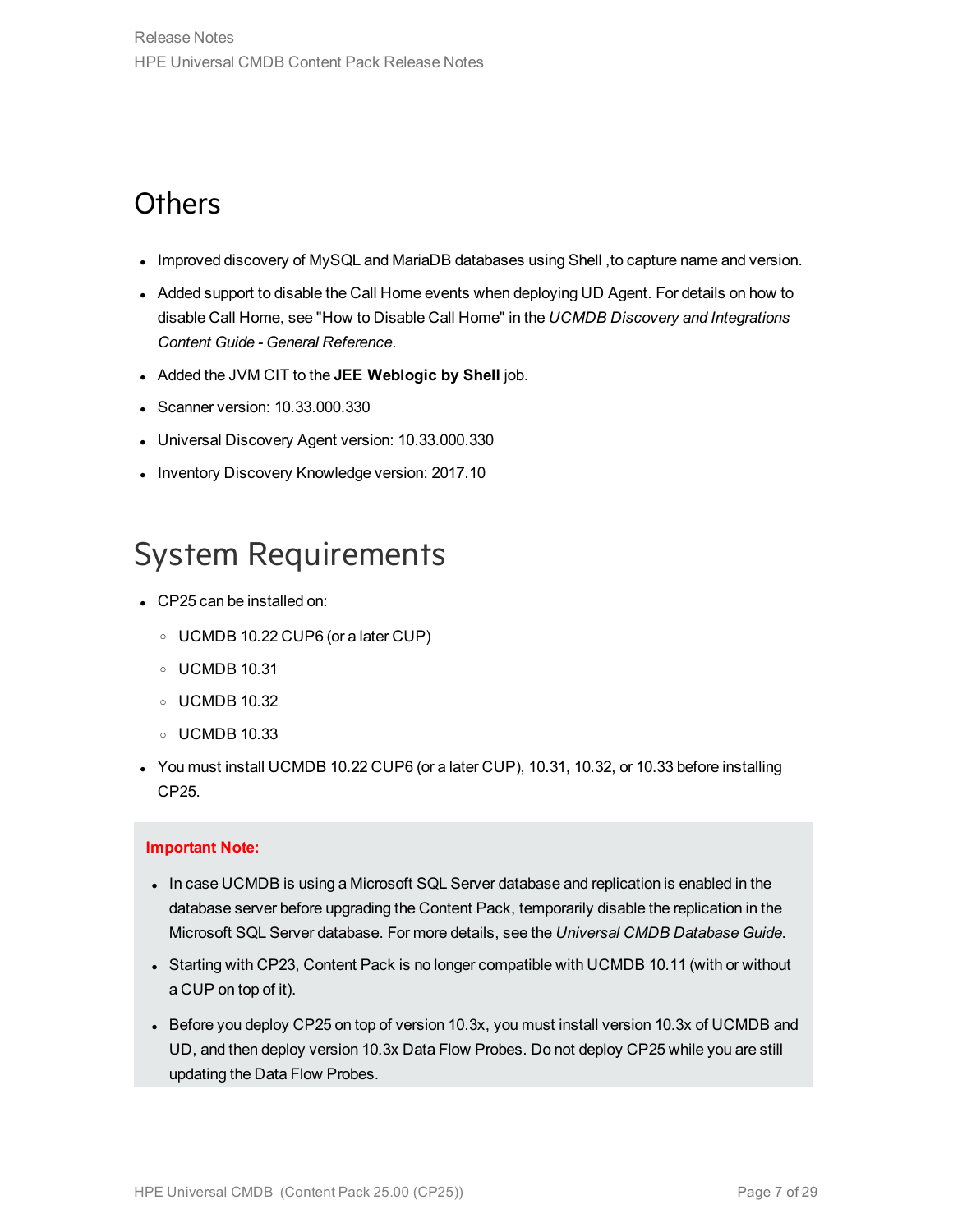• Before you deploy CP25 on top of version 10.22, you must install version 10.22 on the UCMDB, UD, and (optionally) CM servers, and deploy version 10.22 Data Flow Probes. Do not deploy CP25 while you are still updating the Data Flow Probes.

For a complete list of system requirements, see the *Universal CMDB Support Matrix* document available from the UCMDB Online Help home page.

For more details, see the *Discovery and [Integrations](https://softwaresupport.hpe.com/km/KM02211308) Content Guide - Support Matrix*.

### <span id="page-7-0"></span>Content Pack Installation

The following procedure explains how to install Content Pack 25.00 for Universal CMDB.

**Note:** Rolling back the installation is not supported as it can lead to system inconsistencies. If you are upgrading from earlier versions of the content pack, it is strongly recommended to ensure that you have backed up your database.

#### 1. **Prerequisites**

- o The UCMDB Server must be running when you install the Content Pack.
- <sup>o</sup> During installation, Setup may restart the Probe to load the new content jar file.
- <sup>o</sup> Back up your database.

**Note:** If you have deployed the **ASM\_Enhanced.zip** package, delete all Service Connection Point CIs and undeploy the package before you proceed with the installation.

#### 2. **Retrieve the Content Pack 25.00 ZIP file**

The name of the installation file is **CP25\_installation.zip**. This file is located on the [ITOM](https://marketplace.microfocus.com/itom/content/ud-content-packs) [Marketplace](https://marketplace.microfocus.com/itom/content/ud-content-packs).

The ZIP file contains the following resources:

- <sup>o</sup> Packages (**CP25.zip**)
- <sup>o</sup> Online help
- <sup>o</sup> The *UCMDB Discovery and Integrations Content Guide* PDF files.
- <sup>o</sup> Permissions.pdf

#### 3. **Extract packages from the Content Pack 25.00 ZIP file**

Unpack the contents of the **CP25\_installation.zip** file to *<UCMDB\_Server\_Home>*.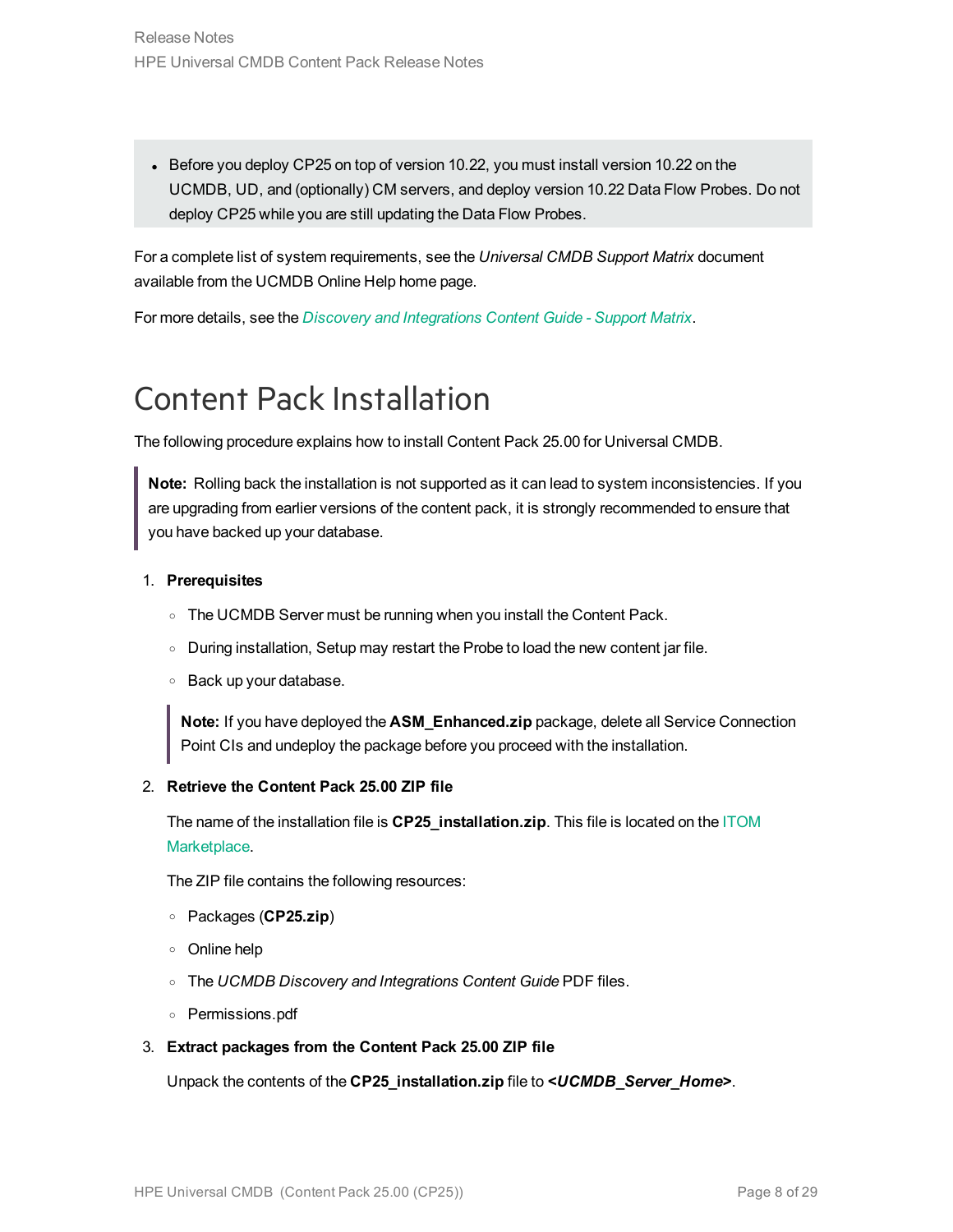#### 4. **Back up existing packages**

a. Launch a Web browser and enter the following address:

#### **https://localhost:8443/jmx-console**

Log in using the JMX console authentication credentials.

**Note:** Starting with UCMDB version 10.30, by default the HTTPS protocol is enabled for UCMDB server, with the HTTP protocol being disabled.

If necessary, you can enable HTTP communication for UCMDB Server. For instructions, see "How to Enable HTTP Communication for UCMDB Server" in the *Universal CMDB Administration Guide*.

- b. Click the **UCMDB:service=Packaging Services** link.
- c. On the JMX MBEAN View page, locate the following JMX function: **exportPackages ()**.

**Note:** The JMX function **exportPackages ()** exports packages that contain OOTB Jython scripts customized by the UCMDB administrator. The customizations will be lost after the CP25 deployment.

- $\bullet$  In the **customerID** field, enter **1**.
- . In the **packagesNames** field, leave this field empty to export all packages.
- In the **outputDir** field, enter the full path to a directory where UCMDB should place the backed-up packages, for example, *<UCMDB\_Server\_Home>***\content\my\_packages\_ backup**. The directory is created automatically.
- In the **userOnly** field, select **False** to export all packages (and not only the user-created packages).
- d. Click **Invoke**.
- e. Verify that all relevant packages have been backed up to the folder mentioned in the previous step, and that there are no errors in the **mam.packaging.log** file, located in *<UCMDB\_ Server\_Home>***\runtime\log**.
- 5. Install Content Pack 25.00

You can install the Content Pack from the Universal CMDB user interface, using UCMDB JMX Console, or using UCMDB Browser standalone 4.12 or later.

**Note:** When you install a Content Pack, you may want to retain your customized resources separate from the installed Content Pack. Therefore, starting from UCMDB 10.31, the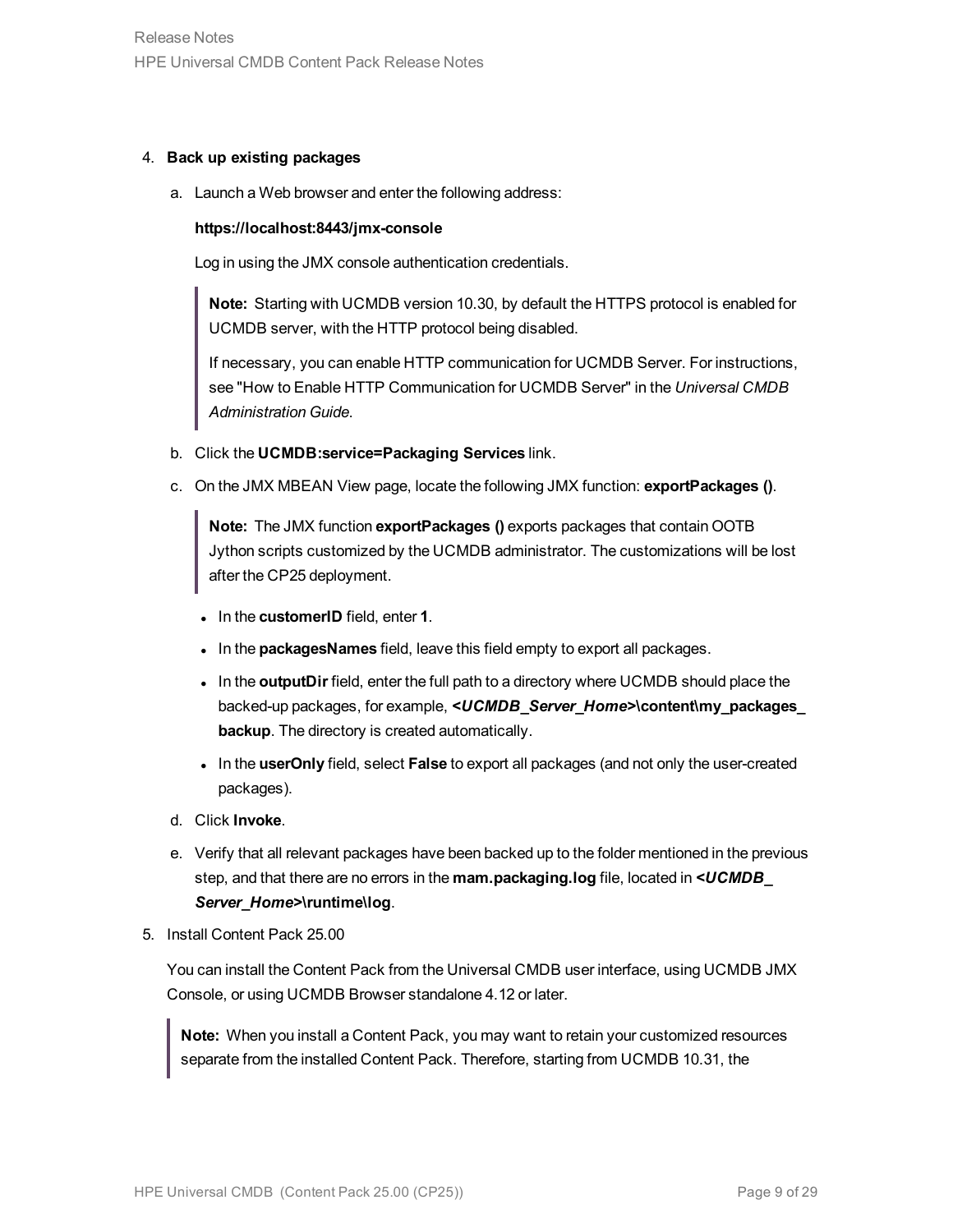functionalities of comparing and merging packages or Content Packs are introduced. For more details, see the "Compare and Merge Packages or Content Packs" section in the *Universal CMDB Administration Guide*.

#### <sup>o</sup> **From Universal CMDB:**

- i. Stop UCMDB.
- ii. Make sure that **CP25.zip** is in the following directory:

#### *<UCMDB\_Server\_Home>***\content\content\_packs**

- iii. Start UCMDB server.
- iv. Log in to the UCMDB.
- v. Access the **Package Manager (Administration > Package Manager).**
- vi. On the toolbar, click the **Install Content Pack** button.
- vii. In the Install Content Pack dialog box that opens, select the CP25 version of the Content Pack and click **Install**.

#### <sup>o</sup> **Using UCMDB JMX Console:**

- i. Log in to the UCMDB JMX-Console (**https://localhost:8443/jmx-console**).
- ii. Open **UCMDB > Content Pack Services.**
- iii. Invoke **displayAvailableContentPackVersions** to see available versions of the Content Pack.
- iv. Enter the CP25 version in the version field, and invoke **installContentPack**.

#### <sup>o</sup> **Using UCMDB Browser standalone 4.12 or later**

i. Use the following URL:

*<protocol>***://***<server\_name>***:***<port\_number>***/ucmdbbrowser/admin#panel=packagemanager**

#### **Note:**

- <sup>l</sup> You can also access the Package Manager from **UCMDB Browser > Administration Console > Package Manager** module. For details, see the "Logging In" section in the *Universal CMDB Browser Installation and Configuration Guide*.
- The Package Manager requires UCMDB Browser standalone 4.12 or later, and UCMDB server 10.31 or later.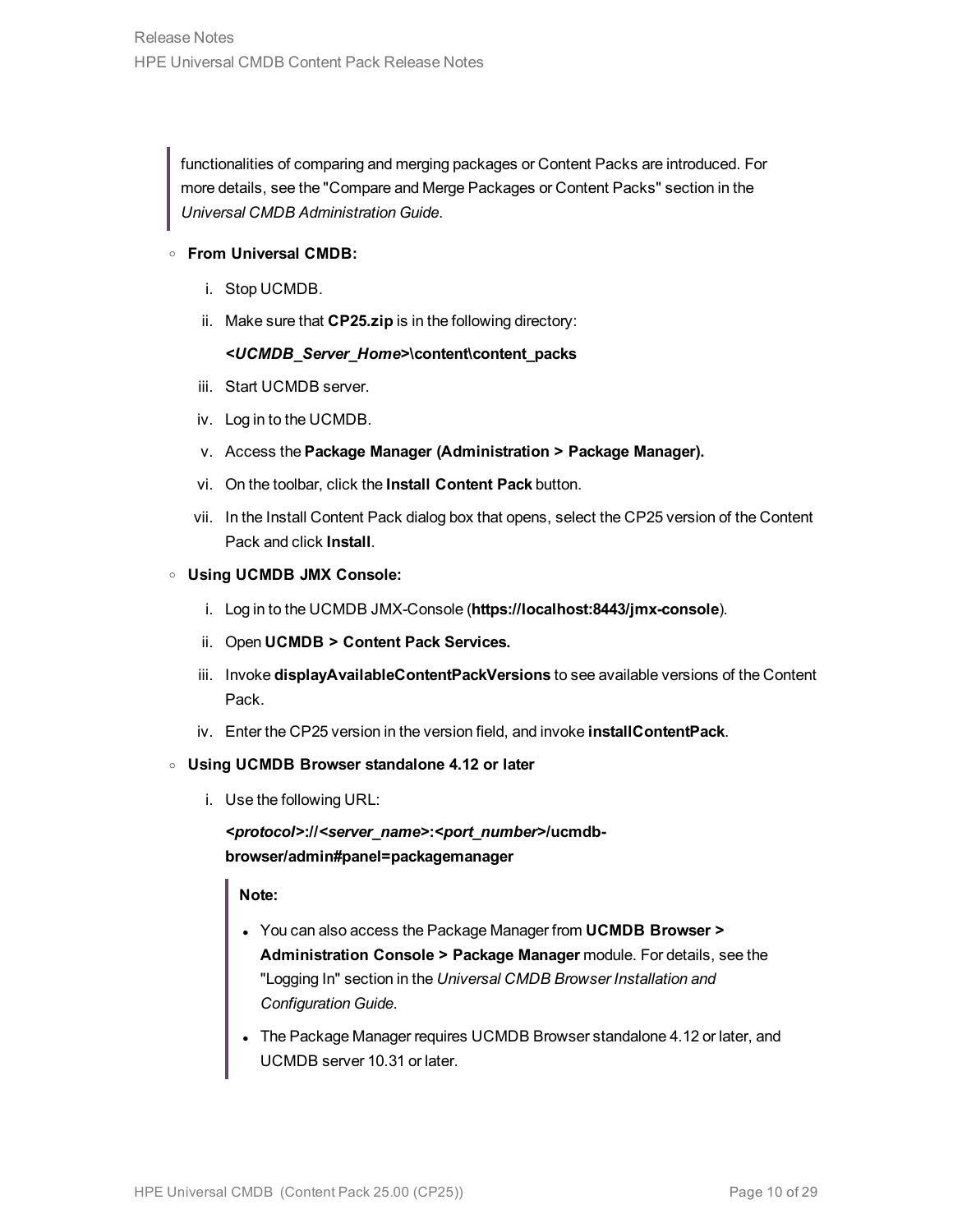- ii. Click **Install Package**.
- iii. Click the **Content Pack** tab.
- iv. Click **Explore Content Pack**, select **CP25.zip**, and then click **Install Selected**.

**Note:** Make sure that **CP25.zip** is in the following directory:

*<UCMDB\_Server\_Home>***\content\content\_packs**

For more details on using UCMDB Browser standalone 4.12 or later, see the "How to Install/Deploy a Discovery and Integration Content Pack" section of the *HPE Universal CMDB Package Manager Guide*.

6. **Verify installation**

Verify that there are no errors in the **mam.packaging.log** file, located in *<UCMDB\_Server\_ Home>***\runtime\log**.

7. If you are installing the Content Pack on a High Availability system, copy all files from the following folder on the active UCMDB server to the same folder on the passive UCMDB server: *<UCMDB\_Server\_Home>***\runtime\fcmdb\CodeBase\**.

# <span id="page-10-0"></span>Discovery Knowledge Content

Starting from April 2015 to ensure more regular updates to the Normalization Rules and Software Application Index (SAI), the new Inventory Discovery Knowledge Packs are introduced on a monthly schedule.

Normalization Rules contain information to identify hardware devices in your environment. Normalization Rules determine the device's operating system, application, device family, and model. Then, the Normalization Rules Engine assigns a device type to your device model.

SAI files contain information to identify applications on a discovered node. Universal Discovery employs a number of installed software application recognition techniques, including file-based recognition, version data, and installed package rule-based recognition. The data that is required for this recognition to work is stored in the application library files (SAI).

For details about Normalization Rules and SAI Updates, see *UCMDB Inventory Discovery Knowledge Pack Release Notes* available on the ITOM [Marketplace](https://marketplace.microfocus.com/itom/content/inventory-discovery-knowledge-pack).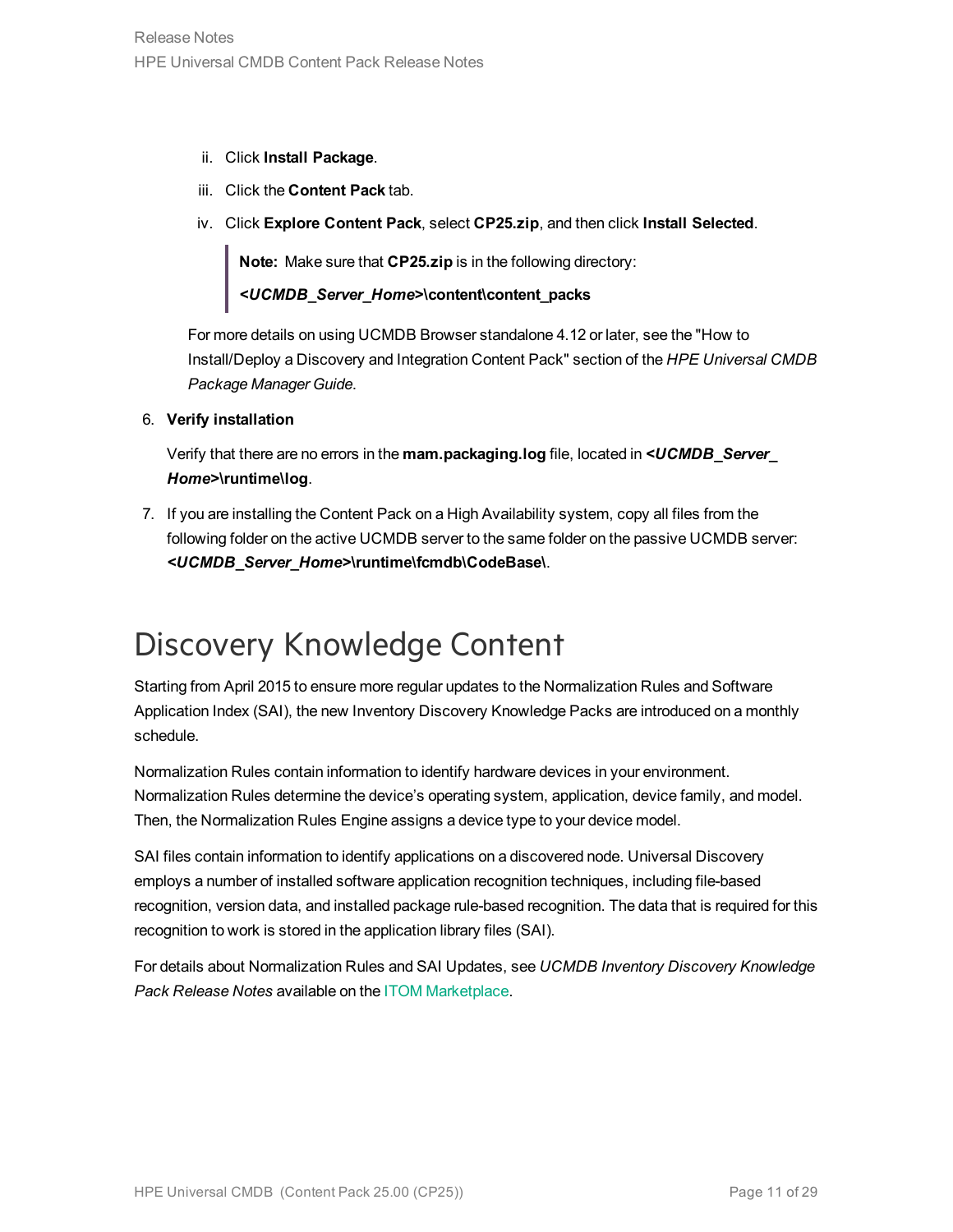# <span id="page-11-0"></span>Accessing Content Pack Documentation

To read the latest versions of the relevant documents, access the following URLs:

- <sup>l</sup> **<https://SERVER\_NAME:PORT/ucmdb-ui>/docs/DDMContent.jsp** Discovery and Integrations Content Guide
- <sup>l</sup> **<https://SERVER\_NAME:PORT/ucmdb-ui>/docs/permissions.jsp** the Permissions document

# <span id="page-11-1"></span>Known Issues, Limitations, and Workarounds

Content Pack 25 has the following known issues and limitations. This is a cumulative list of known issues and limitations in Content Pack, including those that are already documented in previous release notes.

| ID                               | <b>Issue</b>                                                                                                                                                                                                                                      |  |
|----------------------------------|---------------------------------------------------------------------------------------------------------------------------------------------------------------------------------------------------------------------------------------------------|--|
| <b>Content Pack Installation</b> |                                                                                                                                                                                                                                                   |  |
| QCCR1H104758                     | <b>PROBLEM:</b> If you deploy CP25 in UCMDB before you upgrade UCMDB to<br>10.22 (or later), the parent of the ConsumerProvider relationship does not change<br>to Usage but remains as Dependency.<br>To resolve this issue, follow these steps: |  |
|                                  | Extract the <b>ASM Enhanced.zip</b> package from the CP25 package.                                                                                                                                                                                |  |
|                                  | Log in to UCMDB, and then go to <b>Administration &gt; Package Manager</b> .<br>2.                                                                                                                                                                |  |
|                                  | Deploy the ASM_Enhanced.zip package that you just extracted.<br>3.                                                                                                                                                                                |  |
| <b>Content Pack Upgrade</b>      |                                                                                                                                                                                                                                                   |  |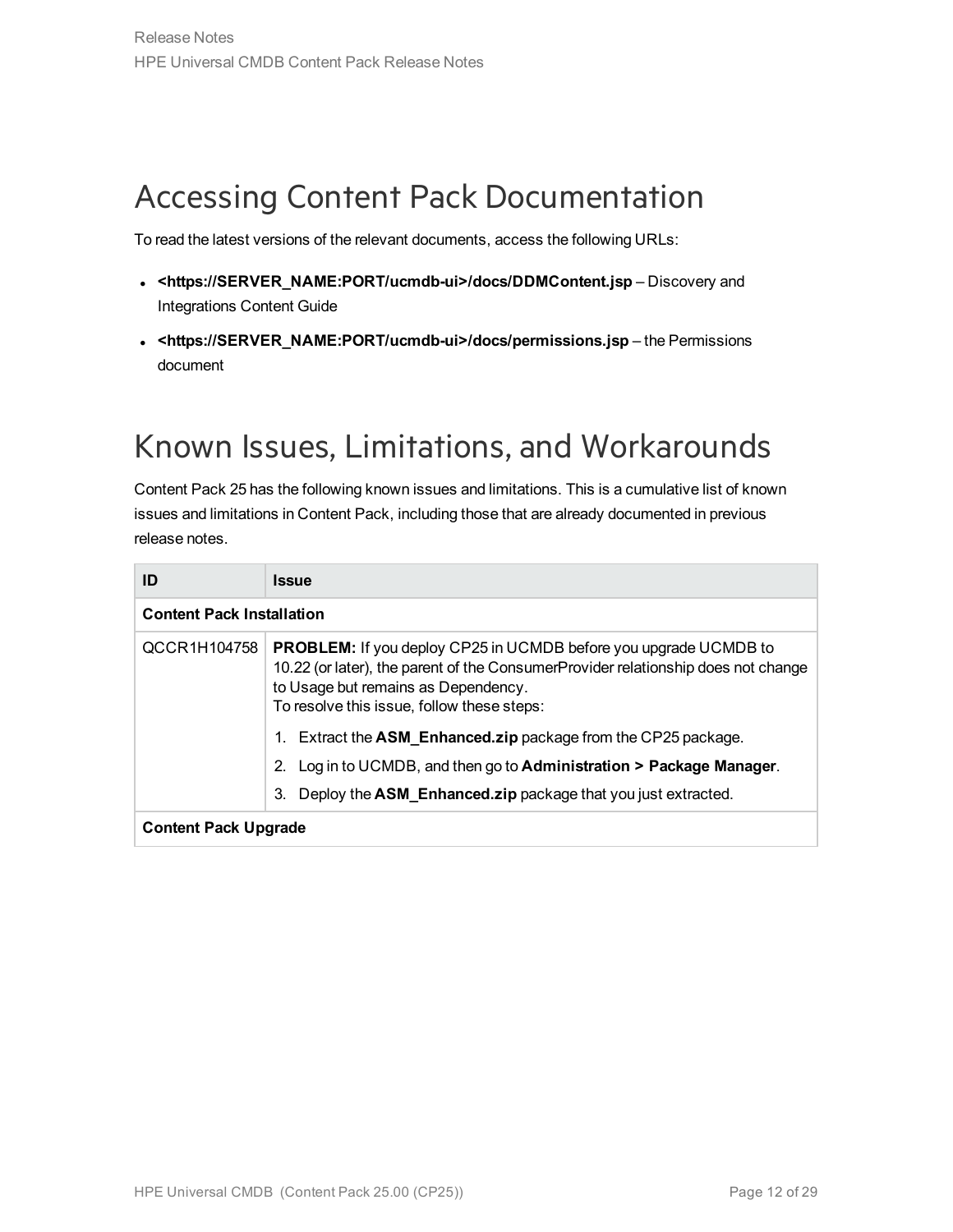| ID           | <b>Issue</b>                                                                                                                                                                                                                                                                                                                                                                                                                   |
|--------------|--------------------------------------------------------------------------------------------------------------------------------------------------------------------------------------------------------------------------------------------------------------------------------------------------------------------------------------------------------------------------------------------------------------------------------|
| QCCR1H112667 | <b>PROBLEM:</b><br>• When upgrading the Content Pack to CP25 in UCMDB 10.22 or earlier, you<br>may see the following error messages: "CM1030PolicyAdapter.zip:<br>Unsupported CMDB version" and "CM1030KpiAdapter.zip: Unsupported<br>CMDB version".                                                                                                                                                                           |
|              | • When upgrading the Content Pack to CP25 in UCMDB version 10.30 or<br>10.31, you may see the following error messages: "CMPolicyAdapter.zip:<br>Unsupported CMDB version" and "CMKpiAdapter.zip: Unsupported<br>CMDB version".                                                                                                                                                                                                |
|              | Cause: Starting with CP23, two new CM adapters CM1030KpiAdapter and<br>CM1030PolicyAdapter are added to CP. These two new adapters can be<br>deployed with CP only from UCMDB 10.30 or later. The old adapters<br><b>CMKpiAdapter and CMPolicyAdapter can be deployed with CP only from</b><br>UCMDB 10.22 or earlier.<br>You can just ignore the error messages.                                                              |
| QCCR1H102405 |                                                                                                                                                                                                                                                                                                                                                                                                                                |
|              | <b>PROBLEM:</b> When upgrading the Content Pack (CP), if the old CIM driver is not<br>removed, the new CIM driver that is introduced in the new CP will not take effect,<br>causing the Storage Management Initiative Specification (SMI-S) discovery jobs<br>that need the new driver to fail.<br>Manually remove the sblim-cim-client.jar file from the <dataflowprobe<br>Home&gt;\content\lib directory.</dataflowprobe<br> |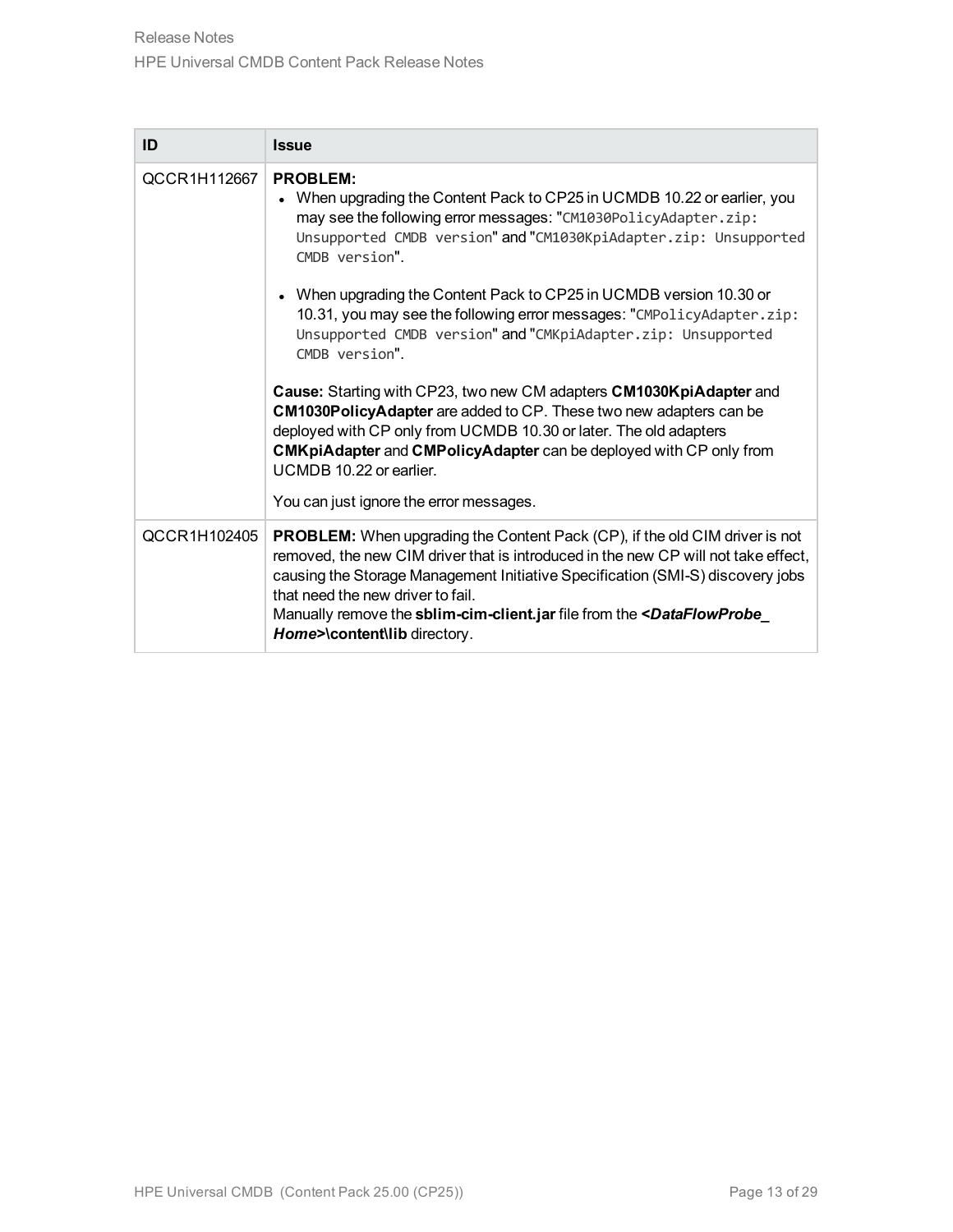| ID                                   | <b>Issue</b>                                                                                                                                                                                                                         |  |  |
|--------------------------------------|--------------------------------------------------------------------------------------------------------------------------------------------------------------------------------------------------------------------------------------|--|--|
| N/A                                  | <b>PROBLEM:</b> After you upgrade from UCMDB 10.20 to 10.21, 10.22, 10.30,<br>10.31, or 10.32, the following jobs are moved to the < <no module="">&gt; group in<br/>the Discovery Modules tree.<br/>• DB2 Dependencies</no>         |  |  |
|                                      | • F5 BIG0IP LTM Tunnel Job                                                                                                                                                                                                           |  |  |
|                                      | • IIS Application dependencies via URL                                                                                                                                                                                               |  |  |
|                                      | • IIS Application dependencies via WebService                                                                                                                                                                                        |  |  |
|                                      | J2EE Application Dependencies via Context Root                                                                                                                                                                                       |  |  |
|                                      | J2EE Application Dependencies via JNDI                                                                                                                                                                                               |  |  |
|                                      | J2EE Application Dependencies via WebService                                                                                                                                                                                         |  |  |
|                                      | JEE WebSphere Connections by JMX for Top-down<br>$\bullet$                                                                                                                                                                           |  |  |
|                                      | <b>JMS Destination Dependencies via JNDI</b>                                                                                                                                                                                         |  |  |
|                                      | MessageQueue Dependencies via JNDI<br>٠                                                                                                                                                                                              |  |  |
|                                      | Next-Hop Provider for Running Software                                                                                                                                                                                               |  |  |
|                                      | Next-Hop Provider<br>$\bullet$                                                                                                                                                                                                       |  |  |
|                                      | <b>Oracle Access Management Dependencies</b>                                                                                                                                                                                         |  |  |
|                                      | Oracle Dependencies<br>٠                                                                                                                                                                                                             |  |  |
|                                      | Oracle Schema Dependencies                                                                                                                                                                                                           |  |  |
|                                      | Running Software Dependencies via TCP Connection                                                                                                                                                                                     |  |  |
|                                      | Running Software Dependencies via URL                                                                                                                                                                                                |  |  |
|                                      | <b>SQL Server Dependencies</b><br>$\bullet$                                                                                                                                                                                          |  |  |
|                                      | Tomcat Application dependencies via URL                                                                                                                                                                                              |  |  |
|                                      | <b>URL Resolver</b>                                                                                                                                                                                                                  |  |  |
|                                      | Web Server Dependencies via URL                                                                                                                                                                                                      |  |  |
|                                      | These jobs are not used any longer.                                                                                                                                                                                                  |  |  |
|                                      | You can either delete them manually or leave them in the Discovery Modules<br>tree.                                                                                                                                                  |  |  |
| <b>Universal Discovery - General</b> |                                                                                                                                                                                                                                      |  |  |
| N/A                                  | <b>PROBLEM:</b> If deploying the Universal Discovery agents from CP25 with a third-<br>party tool, the UD agents may fail to communicate with Data Flow Probe if<br>UCMDB is deployed with CP22 or an earlier Content Pack.<br>None. |  |  |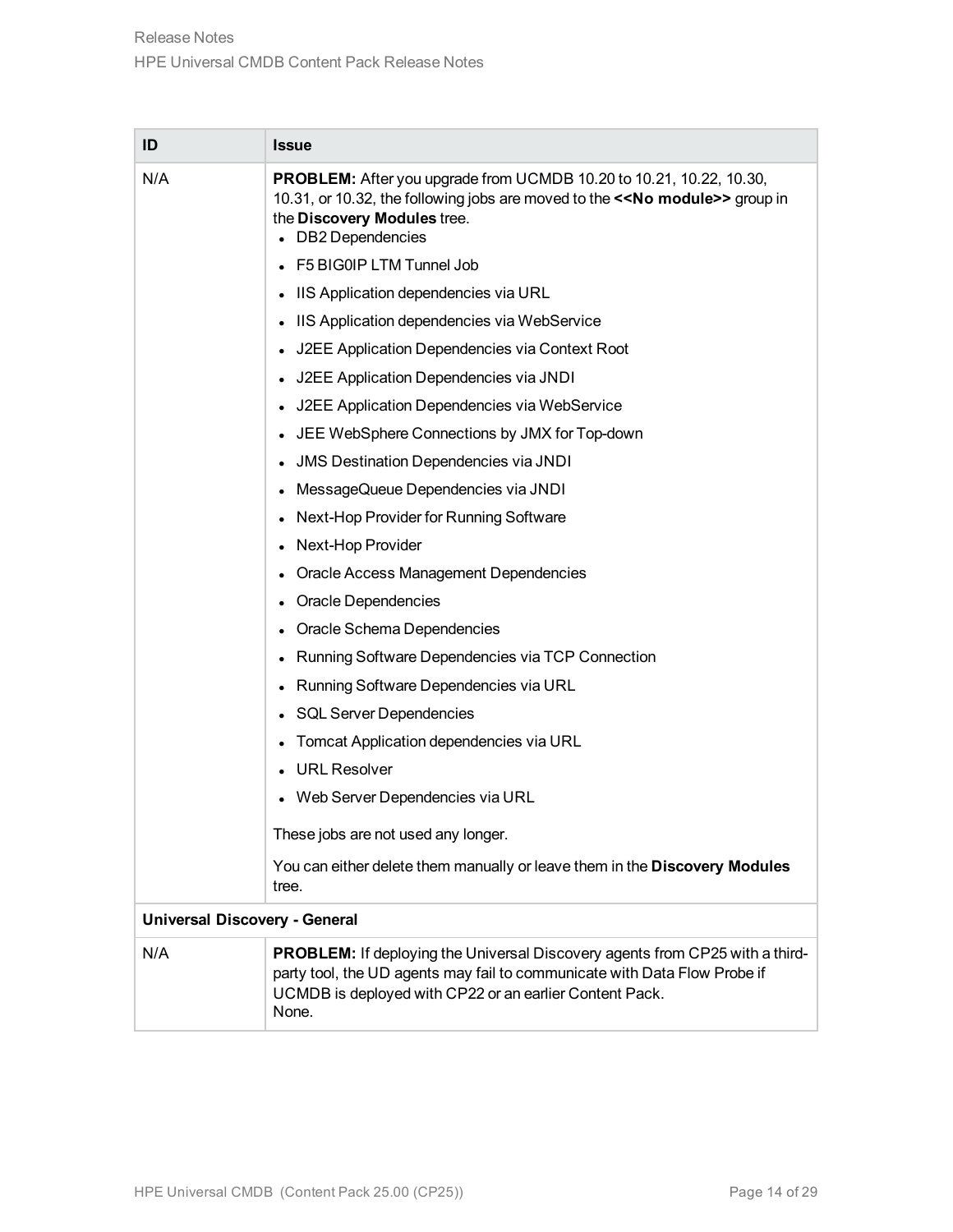| ID                                   | <b>Issue</b>                                                                                                                                                                                                                                                                                                                                                                                                                                                                                                                                                                   |  |  |
|--------------------------------------|--------------------------------------------------------------------------------------------------------------------------------------------------------------------------------------------------------------------------------------------------------------------------------------------------------------------------------------------------------------------------------------------------------------------------------------------------------------------------------------------------------------------------------------------------------------------------------|--|--|
| QCCR1H115484                         | <b>PROBLEM:</b> (Upgrade only) After upgrading UCMDB from 10.30 to 10.31, 10.32,<br>or 10.33, when running the JEE Weblogic by JMX job, all the CIs are reported<br>normally; however, in the end an error message occurs to the job: "Failed to<br>connect to remote process".<br>To resolve the issue,                                                                                                                                                                                                                                                                       |  |  |
|                                      | 1. On the Data Flow Probe machine, open the java.policy file (in the<br><dataflowprobe>\bin\jre\lib\security directory) using a text editor.</dataflowprobe>                                                                                                                                                                                                                                                                                                                                                                                                                   |  |  |
|                                      | 2. Add the following permission:                                                                                                                                                                                                                                                                                                                                                                                                                                                                                                                                               |  |  |
|                                      | javax.management.MBeanTrustPermission "register"                                                                                                                                                                                                                                                                                                                                                                                                                                                                                                                               |  |  |
|                                      | 3. Save the file.                                                                                                                                                                                                                                                                                                                                                                                                                                                                                                                                                              |  |  |
|                                      | 4. Restart the Data Flow Probe.                                                                                                                                                                                                                                                                                                                                                                                                                                                                                                                                                |  |  |
| <b>Universal Discovery - Content</b> |                                                                                                                                                                                                                                                                                                                                                                                                                                                                                                                                                                                |  |  |
| N/A                                  | <b>LIMITATION:</b> In UCMDB 10.30 and earlier versions, using multiple threads in<br>the event-based discovery may cause the missing of events.<br>It is recommended to upgrade UCMDB to 10.31 or a later version. For UCMDB<br>10.30 and earlier versions, setting useMultiThreadForEventHub to false in<br>globalsetting.xml; however, this operation may affect the performance of<br>event-base discovery jobs. For details about this setting, see the<br>"globalSettings.xml File" section in the UCMDB Discovery and Integrations<br>Content Guide - General Reference. |  |  |
| QCCR1H111011                         | <b>LIMITATION:</b> The NTCMD protocol password cannot contain the following<br>special characters: ^&<br>Do not use the following special characters in the NTCMD protocol password:<br>^&                                                                                                                                                                                                                                                                                                                                                                                     |  |  |
| N/A                                  | <b>LIMITATION:</b> When running the Microsoft SQL Server Always On Failover<br>Cluster Instances discovery on both real IP addresses and cluster IP addresses,<br>duplicate Microsoft SQL instances are reported.                                                                                                                                                                                                                                                                                                                                                              |  |  |
|                                      | Exclude the cluster IP addresses of Microsoft SQL AlwaysOn Cluster from the<br>discovery range.                                                                                                                                                                                                                                                                                                                                                                                                                                                                                |  |  |
| N/A                                  | LIMITATION: ASM does not support multiple domains in UCMDB 10.31 or later.<br>None.                                                                                                                                                                                                                                                                                                                                                                                                                                                                                            |  |  |
| N/A                                  | <b>LIMITATION:</b> ASM does not support discovering the running software and its<br>related ConsumerProvider relationships on a Solaris Local zone.<br>None.                                                                                                                                                                                                                                                                                                                                                                                                                   |  |  |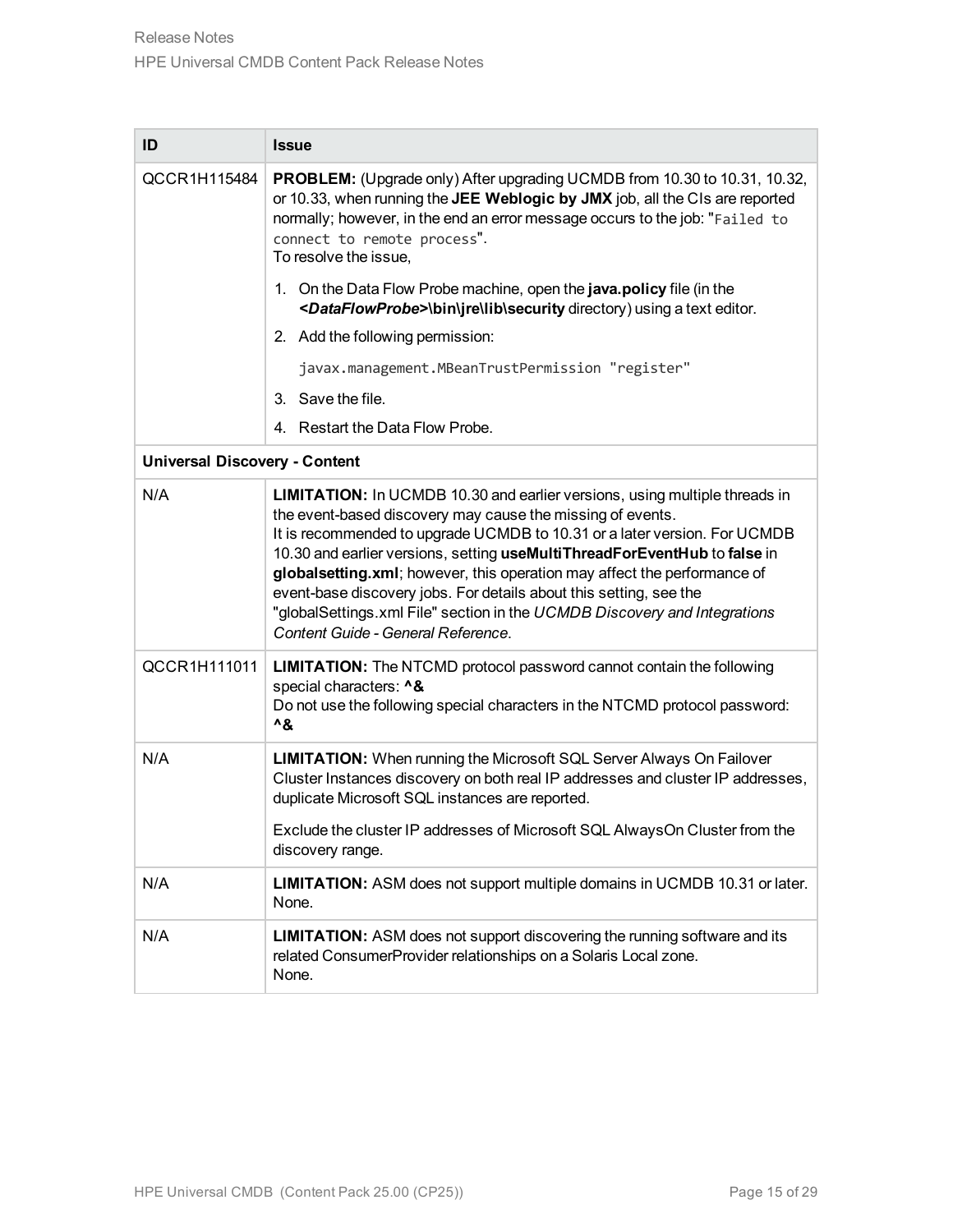| ID                      | <b>Issue</b>                                                                                                                                                                                                                                                                                                                                                                                                                                                                                                                                                                                                                                                     |  |
|-------------------------|------------------------------------------------------------------------------------------------------------------------------------------------------------------------------------------------------------------------------------------------------------------------------------------------------------------------------------------------------------------------------------------------------------------------------------------------------------------------------------------------------------------------------------------------------------------------------------------------------------------------------------------------------------------|--|
| QCCR1H99802             | PROBLEM: (db2_ipse_only trigger query only) The DB2 Universal Database<br>Connection by SQL job returns "No credentials defined for the<br>triggered IP" error. The triggered CIs that are triggered by the db2_ipse_only<br>trigger query have no associated database instance, which is required to<br>establish a connection. Then the job will get a database name from the DB2<br>credential. When no database name is defined in the DB2 credential, the job<br>returns the error.<br>When using the <b>db2_ipse_only</b> trigger query, it requires a database name in the<br>DB2 credential. Make sure you define a database name in the DB2 credential. |  |
| QCCR1H97603             | PROBLEM: When running the Mainframe topology by SNMP job and the<br>Mainframe by EView discovery jobs, the zOS and Mainframe Logical Partition CI<br>types that are discovered get merged.<br>Do not use the Mainframe topology by SNMP job when you run the Mainframe<br>by EView discovery jobs. If you have run the Mainframe topology by SNMP<br>discovery before installing the EView mainframe agent, it is recommended to<br>deactivate this discovery and delete any CIs that are created by this discovery.                                                                                                                                             |  |
| QCCR1H89922             | <b>LIMITATION:</b> Child CIs are no longer included in reconciliation rules when<br>considering identification for Business Applications. An optional identifier based<br>on the ID (App_ID) can be used to uniquely identify each Business Application<br>CI. Business Applications that are synced from external sources must have a<br>unique name or ID in order to be included during data synchronization. Note that<br>multiple Business Applications with the same name and no ID will not be<br>synchronized.                                                                                                                                           |  |
|                         | Additional CI types for which child CIs are no longer included in reconciliation<br>rules are Business Process, Business Service, CI Collection, Business<br>Transaction Flow, and Dynamic Node Group. No optional identifier can be<br>specified for these CI types.<br>None.                                                                                                                                                                                                                                                                                                                                                                                   |  |
| QCCR1H91943             | LIMITATION: The vCloud Director by vCloud API and vCloud Director<br>URL by vCloud API jobs do not automatically discover VMware vCloud,<br>because the httpcore.jar and httpclient.jar files no longer exist in the<br><probe>/content/lib folder.<br/>To fix this issue, copy the httpcore.jar and httpclient.jar files from the<br/><probe>/discoveryResources/http folder to the <probe>/content/lib folder.</probe></probe></probe>                                                                                                                                                                                                                         |  |
| <b>HPE Integrations</b> |                                                                                                                                                                                                                                                                                                                                                                                                                                                                                                                                                                                                                                                                  |  |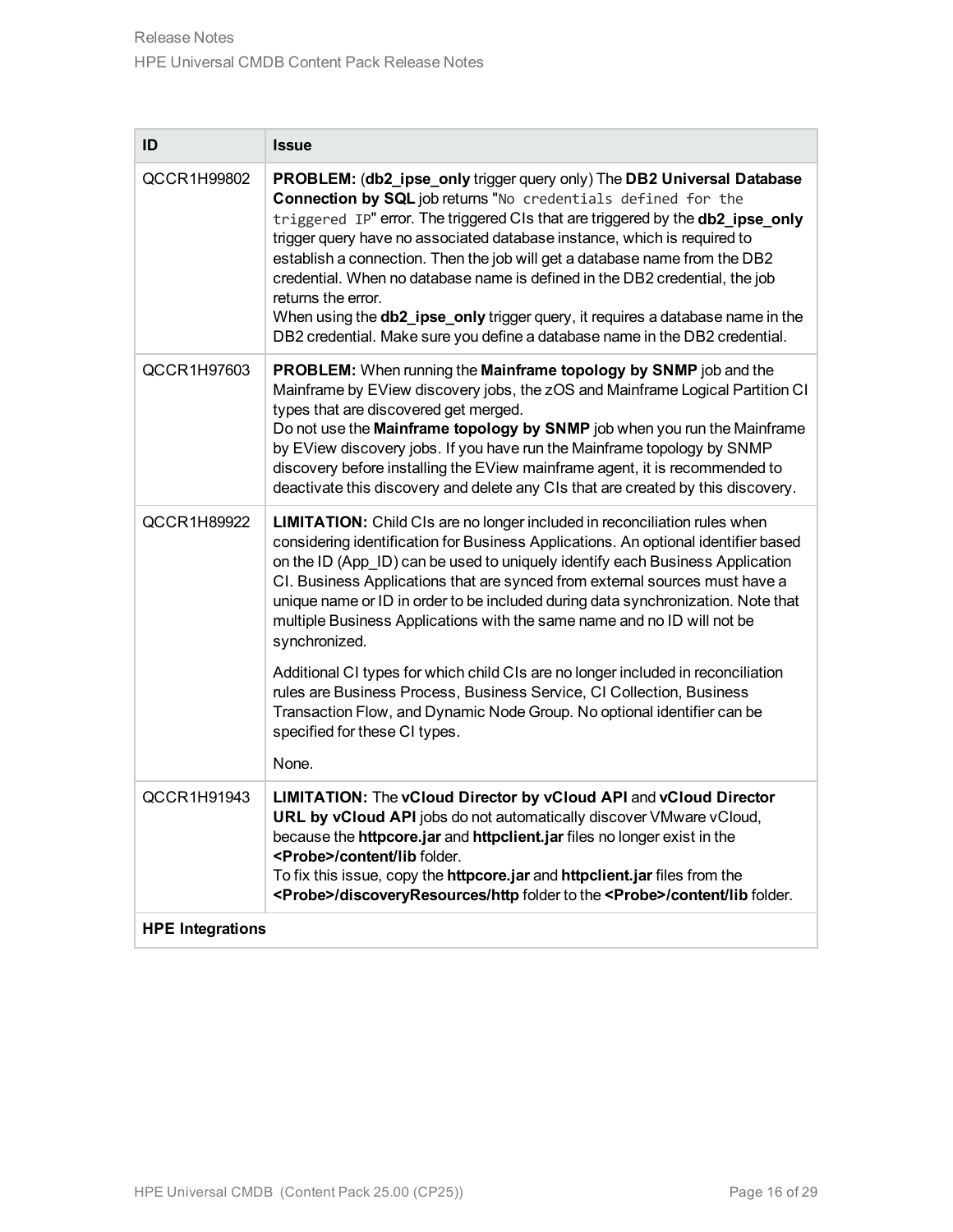| ID                              | <b>Issue</b>                                                                                                                                                                                                                                                                                                                                                                                                                                                                               |  |  |
|---------------------------------|--------------------------------------------------------------------------------------------------------------------------------------------------------------------------------------------------------------------------------------------------------------------------------------------------------------------------------------------------------------------------------------------------------------------------------------------------------------------------------------------|--|--|
| N/A                             | <b>PROBLEM:</b> On the first synchronization from Service Anywhere to UCMDB,<br>you may see an error message displayed similar to the following:                                                                                                                                                                                                                                                                                                                                           |  |  |
|                                 | Integration Point doesn't exist. No adapter for given target.                                                                                                                                                                                                                                                                                                                                                                                                                              |  |  |
|                                 | To remedy this, do the following:                                                                                                                                                                                                                                                                                                                                                                                                                                                          |  |  |
|                                 | 1. Log in to the UCMDB instance.                                                                                                                                                                                                                                                                                                                                                                                                                                                           |  |  |
|                                 | 2. Go to Data Flow Management > Integration Studio.                                                                                                                                                                                                                                                                                                                                                                                                                                        |  |  |
|                                 | 3. Right-click the integration point: <endpoint name="">_<tenant id="">, and click<br/>Edit. The Edit Integration Point dialog box is displayed.</tenant></endpoint>                                                                                                                                                                                                                                                                                                                       |  |  |
|                                 | 4. Deselect Is Integration Activated.                                                                                                                                                                                                                                                                                                                                                                                                                                                      |  |  |
|                                 | 5. Click OK.                                                                                                                                                                                                                                                                                                                                                                                                                                                                               |  |  |
|                                 | 6. Reselect Is Integration Activated.                                                                                                                                                                                                                                                                                                                                                                                                                                                      |  |  |
|                                 | 7. Click OK.                                                                                                                                                                                                                                                                                                                                                                                                                                                                               |  |  |
|                                 | 8. Go to the job in UCMDB and run a full synchronization.                                                                                                                                                                                                                                                                                                                                                                                                                                  |  |  |
| <b>Third Party Integrations</b> |                                                                                                                                                                                                                                                                                                                                                                                                                                                                                            |  |  |
| N/A                             | <b>PROBLEM:</b> In UCMDB 10.22 (or later), after deploying the ServiceNow_pull_<br>integration_patch.zip patch, the ServiceNow integration does not work<br>anymore.<br>When deploying the ServiceNow_pull_integration_patch.zip patch on<br>UCMDB 10.22 (or later), do not overwrite the existing files httplib.py and<br>urllib2.py in the <dataflowprobe_home>/jython/lib directory. This is<br/>because Jython is upgraded to version 2.7 in UCMDB version 10.22.</dataflowprobe_home> |  |  |
| QCCR1H93029                     | <b>LIMITATION:</b> Data population into UCMDB using ServiceNow integration jobs<br>fail because a package called "suds" is missing.<br>To fix this issue, download and install a patch on the Data Flow Probe to supply<br>the missing package as follows:                                                                                                                                                                                                                                 |  |  |
|                                 | 1. Download the ServiceNow_pull_integration<br>patch.zip file from the <ucmdb_server<br>Home&gt;\DataFlowProbe\runtime\probeManager<br/>\discoveryResources\<br/>Service-Now-Pull folder.</ucmdb_server<br>                                                                                                                                                                                                                                                                                |  |  |
|                                 | 2. Extract the patch archive into the Data Flow Probe's installation folder. As a<br>result, the <dataflowprobe_home>/jython/suds folder is created, and two<br/>files (<dataflowprobe_home><br/>/jython/httplib.py and <dataflowprobe_home><br/>/jython/urllib2.py) are updated. You do not need to restart the Data Flow<br/>Probe.</dataflowprobe_home></dataflowprobe_home></dataflowprobe_home>                                                                                       |  |  |
| <b>FIPS Mode</b>                |                                                                                                                                                                                                                                                                                                                                                                                                                                                                                            |  |  |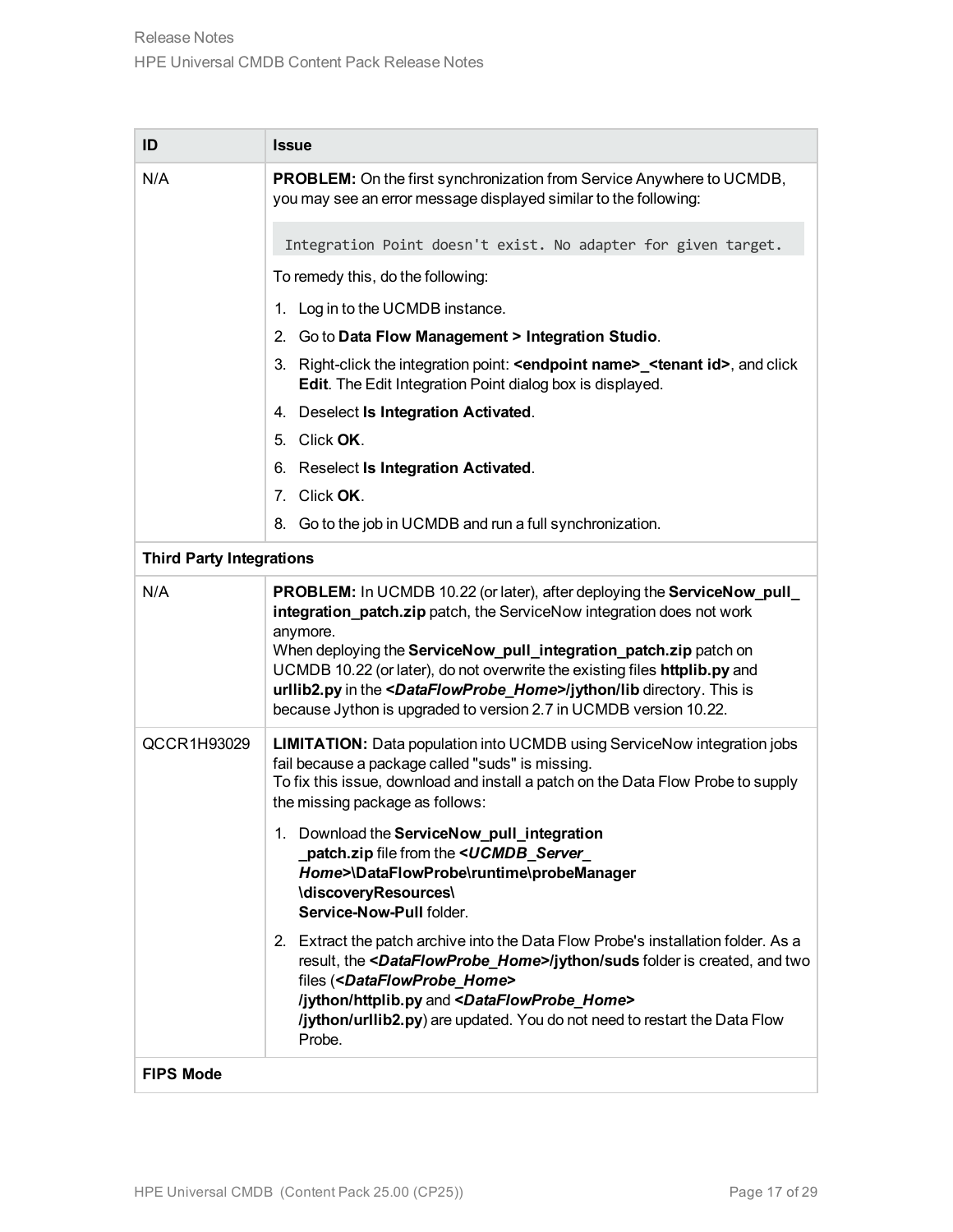| ID                                 | <b>Issue</b>                                                                                                                                                                                                                                                                                                |  |  |
|------------------------------------|-------------------------------------------------------------------------------------------------------------------------------------------------------------------------------------------------------------------------------------------------------------------------------------------------------------|--|--|
| QCCR1H100684                       | <b>LIMITATION:</b> When the FIPS mode is on, the Universal Discovery Agent<br>cannot start on the non-FIPS compliant HP-UX HPPA platform. Therefore, the<br>FIPS mode for the Universal Discovery Agent is turned off in order to run the<br>Universal Discovery Agent on the HP-UX HPPA platform.<br>None. |  |  |
| <b>Inventory Discovery</b>         |                                                                                                                                                                                                                                                                                                             |  |  |
| QCCR1H100769                       | PROBLEM: When setting the enableSSHSharedHomeDir parameter to true,<br>running the agentless Inventory Discovery by Scanner job fails on Linux<br>platforms.                                                                                                                                                |  |  |
|                                    | To run the agentless Inventory Discovery by Scanner job successfully on<br>Linux platforms,                                                                                                                                                                                                                 |  |  |
|                                    | 1. On your Linux instance, locate and open the <b>/etc/exports</b> file.                                                                                                                                                                                                                                    |  |  |
|                                    | 2. Add the <b>no_root_squash</b> parameter to the shared directory information.                                                                                                                                                                                                                             |  |  |
|                                    | For example, if you have the following line in the file:                                                                                                                                                                                                                                                    |  |  |
|                                    | /home $*(rw)$                                                                                                                                                                                                                                                                                               |  |  |
|                                    | where /home is shared directory, * means that everyone has access to<br>it.                                                                                                                                                                                                                                 |  |  |
|                                    | Then, add no_root_squash into the line as follows:                                                                                                                                                                                                                                                          |  |  |
|                                    | /home *(rw, no_root_squash)                                                                                                                                                                                                                                                                                 |  |  |
|                                    | 3. Save the change.                                                                                                                                                                                                                                                                                         |  |  |
| <b>Service Manager Integration</b> |                                                                                                                                                                                                                                                                                                             |  |  |
| QCCR1E118141                       | PROBLEM: Cannot disable a field that does not have a mapping entry<br>configured in the federation configuration file (smFedConf.xml).                                                                                                                                                                      |  |  |
|                                    | None.                                                                                                                                                                                                                                                                                                       |  |  |
| QCCR1E119726                       | <b>PROBLEM:</b> Structure fields are not supported for pushing CIs from UCMDB to<br>Service Manager.                                                                                                                                                                                                        |  |  |
|                                    | None.                                                                                                                                                                                                                                                                                                       |  |  |
| QCCR1E119141                       | <b>PROBLEM:</b> The Ignore on null option is not supported for data push from<br><b>UCMDB</b> to Service Manager.                                                                                                                                                                                           |  |  |
|                                    | None.                                                                                                                                                                                                                                                                                                       |  |  |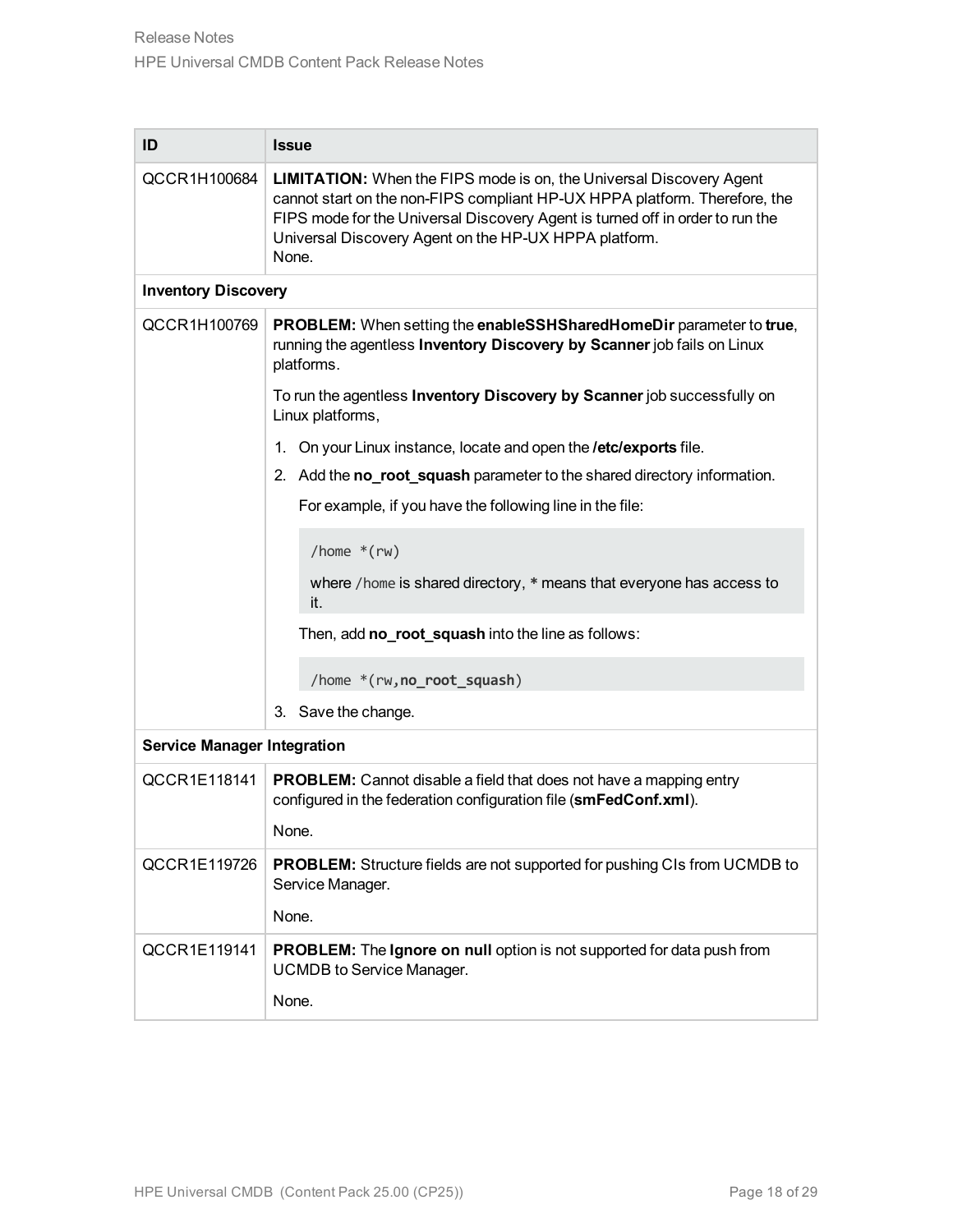| ID           | <b>Issue</b>                                                                                                                                                                                                                                                                                                     |
|--------------|------------------------------------------------------------------------------------------------------------------------------------------------------------------------------------------------------------------------------------------------------------------------------------------------------------------|
| QCCR1E117760 | <b>PROBLEM:</b> The Visual Mapping tool is not disabled for some out-of-the-box<br>XML mapping scripts in which the external class cannot be displayed in the<br>External Class Model pane.                                                                                                                      |
|              | Such out-of-the-box mapping scripts include:                                                                                                                                                                                                                                                                     |
|              | • CLIP Downtime Population mapping script                                                                                                                                                                                                                                                                        |
|              | Relationship push and population mapping scripts                                                                                                                                                                                                                                                                 |
|              | Federation mapping scripts                                                                                                                                                                                                                                                                                       |
|              | None.                                                                                                                                                                                                                                                                                                            |
| QCCR1E118871 | <b>PROBLEM:</b> If a TQL query has different exposed fields for the child CI types of<br>the root, the Visual Mapping tool cannot display all of the exposed fields. As a<br>result, you cannot configure mapping for fields that are not displayed by using a<br>drag and drop in the Visual Mapping interface. |
|              | Configure mapping for the fields directly in the XML editor. Alternatively, split the<br>query into multiple ones and then use the Visual Mapping tool.                                                                                                                                                          |
| QCCR1E119548 | <b>PROBLEM:</b> CI relationship deletions cannot be synchronized to UCMDB<br>through population.                                                                                                                                                                                                                 |
|              | None.                                                                                                                                                                                                                                                                                                            |

### <span id="page-18-0"></span>Enhancement Requests

The following table lists the enhancement type fixes in Content Pack 25.

| ID           | Component                                               | <b>Summary</b>                                                                                                                                                                                                                                                                                                                                                                           |
|--------------|---------------------------------------------------------|------------------------------------------------------------------------------------------------------------------------------------------------------------------------------------------------------------------------------------------------------------------------------------------------------------------------------------------------------------------------------------------|
| QCCR1H99547  | Universal<br>Discovery -<br>Content                     | Added support to discover EMC Isilon Filers via Storage<br>Devices by SNMP Discovery.                                                                                                                                                                                                                                                                                                    |
| QCCR1H105463 | Universal<br>Discovery -<br>Content -<br>Virtualization | Added Red Hat Virtualization Discovery to discover Red Hat<br>Enterprise Virtualization Manager (RHEV-M) topology, such as<br>RHEVM Cluster, RHEVM Datacenter, RHEVM Network,<br>RHEVM Resource Pool, RHEVM VNIC Profile, RHEVM<br>Volume, Red Hat Virtualization, virtualization hosts,<br>hypervisors, and relationships between virtual machines and<br>hypervisors, using REST APIs. |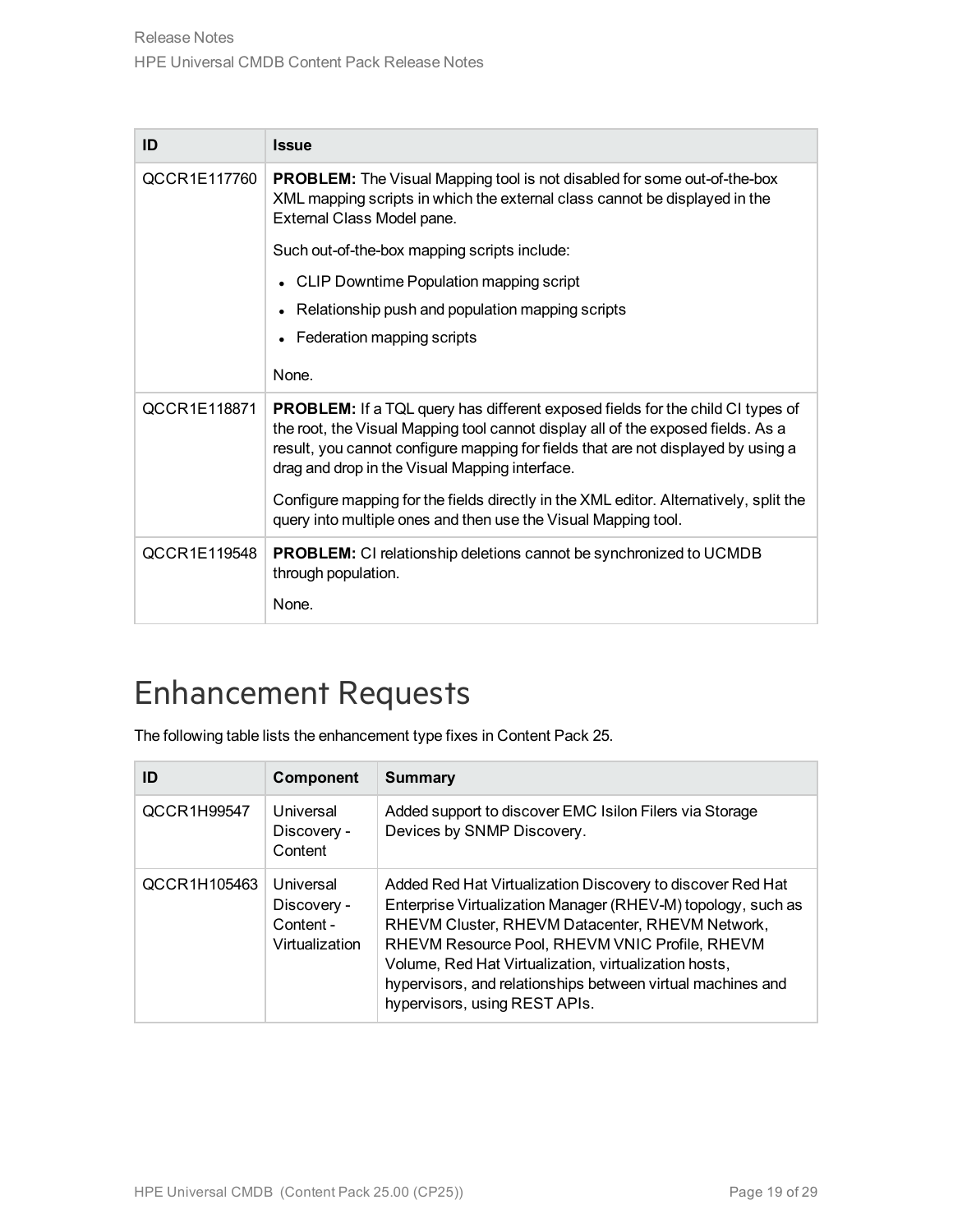| ID           | Component                                                   | <b>Summary</b>                                                                                                                                                                                                                     |
|--------------|-------------------------------------------------------------|------------------------------------------------------------------------------------------------------------------------------------------------------------------------------------------------------------------------------------|
| QCCR1H108880 | Universal<br>Discovery -<br>Inventory<br>Discovery          | Inventory Scanner can now discover Solaris Zone topology and<br>Solaris LDOM topology.                                                                                                                                             |
|              |                                                             | Added the following new job parameter to the Inventory<br>Discovery by Manual Scanner Deployment and Inventory<br>Discovery by Scanner jobs:                                                                                       |
|              |                                                             | discoverLDOM. Specifies whether to report Solaris LDOM<br>partitions.                                                                                                                                                              |
|              |                                                             | Note: If the value of this parameter is set to true and<br>LDOMs are discovered, UD Full (UDF) license is required.                                                                                                                |
| QCCR1H110184 | Universal<br>Discovery -<br>Content -<br>Layer <sub>2</sub> | Added a new normalization rule for serial_number_oid to<br>discover the serial number of Aruba Network devices (Aruba<br>6000) by SNMP.                                                                                            |
| QCCR1H111536 | Universal<br>Discovery -<br>Content -<br><b>Network</b>     | Added a new job Firewall Topology by Shell to discover<br>Juniper firewalls that contain virtual firewalls through SSH<br>Protocol.                                                                                                |
| QCCR1H115698 | Universal<br>Discovery -<br>Content -<br>Storage - CIM      | Added support to discover EMC Data Domain data via Storage<br>Devices by SNMP Discovery.                                                                                                                                           |
| QCCR1H116186 | Universal<br>Discovery -<br>Inventory<br>Scanner            | The Inventory Discovery by Scanner job can now report more<br>CPU related attributes about LPAR.                                                                                                                                   |
| QCCR1H116350 | Universal<br>Discovery -<br>Content -<br>J2EE               | Added support for customized paths when searching<br>tnsnames.ora in J2EE WebSphere discovery.                                                                                                                                     |
| QCCR1H116887 | Universal<br>Discovery -<br>Content -<br>Clouds -<br>Amazon | Enhanced the existing Amazon Web Services (AWS)<br>Discovery to support the discovery of Amazon Auto Scaling<br>Groups.                                                                                                            |
| QCCR1H117235 | Universal<br>Discovery -<br><b>UD Agent</b>                 | Added support to disable the Call Home events when deploying<br>UD Agent. For details on how to disable Call Home, see "How<br>to Disable Call Home" in the UCMDB Discovery and<br>Integrations Content Guide - General Reference. |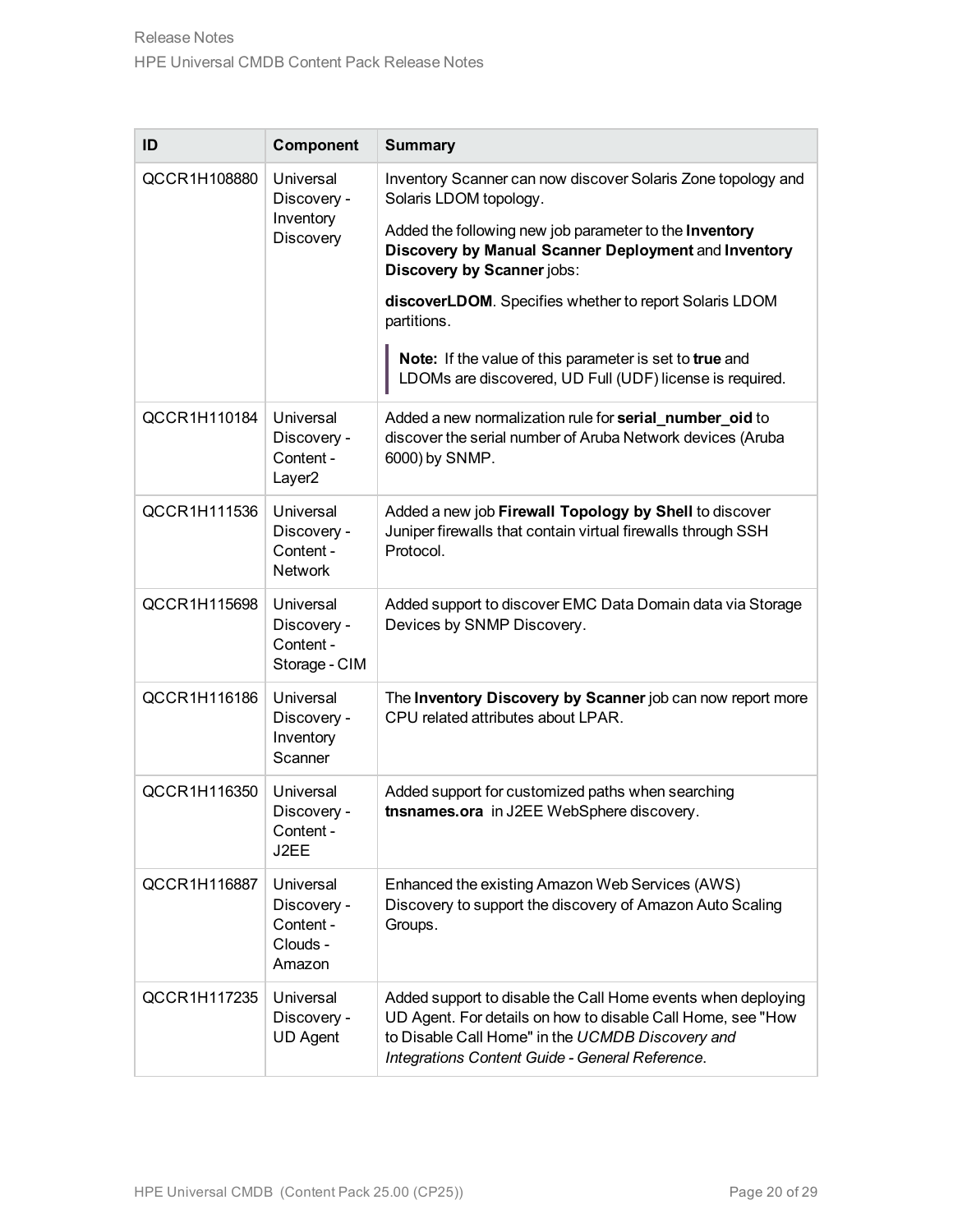| ID           | Component                                                                                 | <b>Summary</b>                                                                                                                                                                                                   |
|--------------|-------------------------------------------------------------------------------------------|------------------------------------------------------------------------------------------------------------------------------------------------------------------------------------------------------------------|
| QCCR1H117296 | Server - Class<br>Model                                                                   | Increased the size limit of the <b>dnsserver</b> attribute for Domain<br>Controller CI to 500.                                                                                                                   |
| QCCR1H117399 | Universal<br>Discovery -<br>Content - Web<br>Services                                     | Added support to discover JVM CIT by the JEE Weblogic by<br>Shell job.                                                                                                                                           |
| QCCR1H117464 | <b>UCMDB</b><br>Browser -<br>Assisted<br>Modeling -<br>Assisted<br>Modeling               | ASM can now read and parse the ports in the same line with the<br>delimiter"," (comma) from portNumberToPortName.xml.                                                                                            |
| QCCR1H117617 | <b>UCMDB</b><br>Browser -<br>Service<br>Modeling                                          | ASM will report 1433 for the default TCP port and 1434 for the<br>default UDP port when the default port number is not specified<br>in the web.config file.                                                      |
| QCCR1H117638 | Universal<br>Discovery -<br>Accurate<br>Dependencies                                      | Updated ASM configuration signature to support some special<br>format in JDBC connection strings for JBoss server.                                                                                               |
| QCCR1H117642 | Universal<br>Discovery -<br>Accurate<br>Dependencies                                      | ASM can now find the concrete site name according to the host<br>name of entry point URL when there are multiple services<br>deployed on the same IIS server with the same listening port but<br>different URLs. |
| QCCR1H117643 | Universal<br>Discovery -<br>Accurate<br>Dependencies                                      | The updated Related Database Schema layer will only show the<br>concrete SQL Server instance according to the service context<br>of ServiceConnectionPoint in the current service scope.                         |
| QCCR1H117727 | Universal<br>Discovery -<br>Accurate<br>Dependencies                                      | ASM can now resolve the SiteMinder configuration file to report<br>SiteMinder policy servers.                                                                                                                    |
| QCCR1H118042 | Universal<br>Discovery -<br>Content -<br>Clustering &<br>Load<br>Balancing -<br>Cisco CSS | The Cisco Prime by Web Services job can now discover<br>Cisco Access Points devices.                                                                                                                             |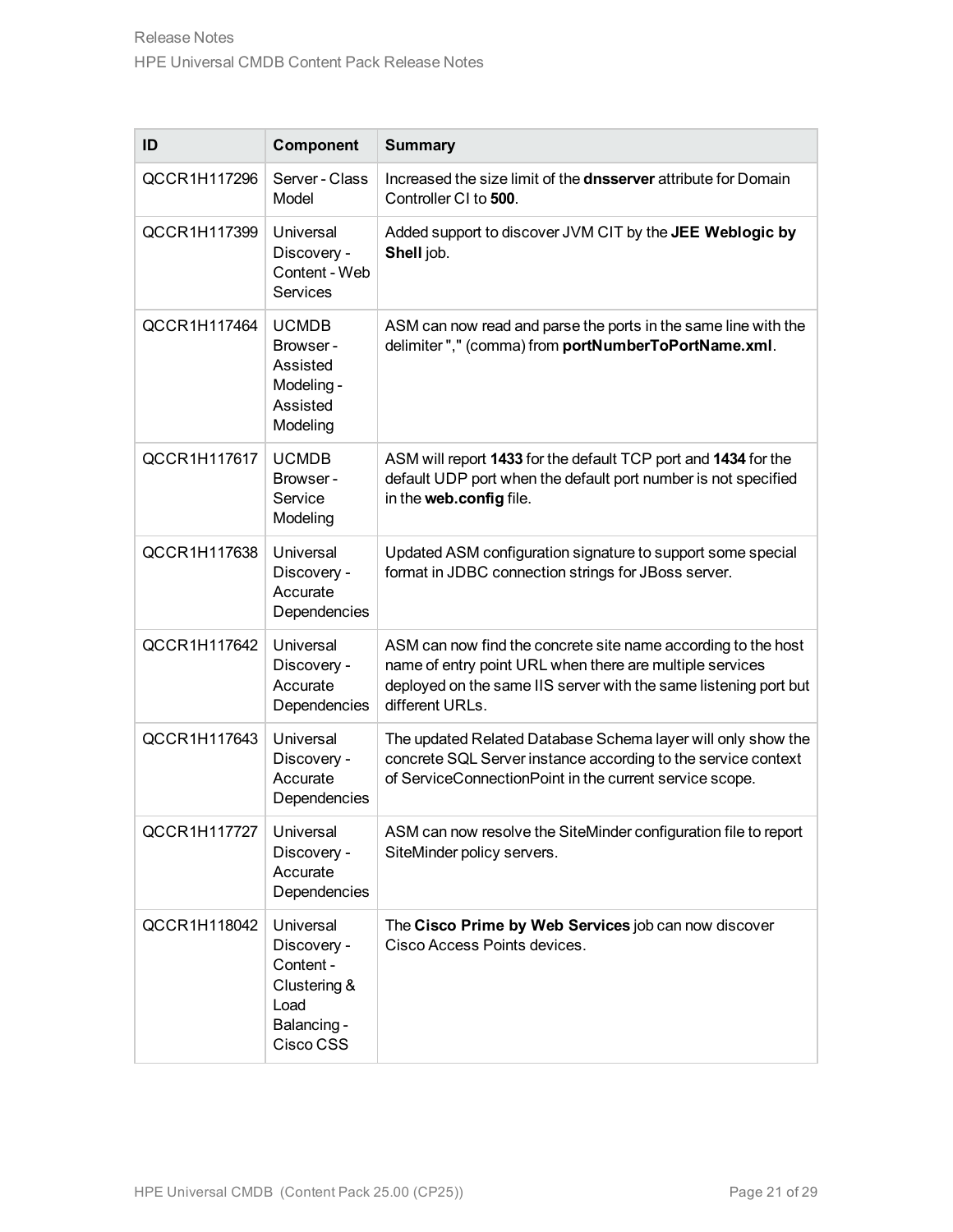| ID           | Component                                                                             | Summary                                                                                                                                                                                                                                                        |
|--------------|---------------------------------------------------------------------------------------|----------------------------------------------------------------------------------------------------------------------------------------------------------------------------------------------------------------------------------------------------------------|
| QCCR1H118114 | Integration -<br>Integration<br>Adapters -<br>Generic Push<br>Adapter -<br>ServiceNow | Added a mapping file sample about using the Reference link<br>type for the ServiceNow Enhanced Generic Adapter in the<br>"Sample Integration Population Query" section of the UCMDB<br>Discovery and Integrations Content Guide - Third Party<br>Integrations. |
| QCCR1H118289 | Universal<br>Discovery -<br>Content -<br>Laver <sub>2</sub>                           | Added a new normalization rule for Check Point 4800 firewalls<br>(.1.3.6.1.4.1.2620.1.6.123.1.38).                                                                                                                                                             |
| QCCR1H118329 | Universal<br>Discovery -<br>Accurate<br>Dependencies                                  | ASM can now discover web servers balanced by Varnish cache<br>proxy by parsing the Varnish configuration files.                                                                                                                                                |

### <span id="page-21-0"></span>Fixed Defects

The following table lists the defects that were fixed in Content Pack 25.

| ID           | <b>Component</b>                                                                      | <b>Summary</b>                                                                                                                                                                                                                                                               |
|--------------|---------------------------------------------------------------------------------------|------------------------------------------------------------------------------------------------------------------------------------------------------------------------------------------------------------------------------------------------------------------------------|
| QCCR1H103751 | Integration -<br>Integration<br>Adapters -<br>Generic Push<br>Adapter - BMC<br>Atrium | IP addresses and machines are incorrectly mapped to<br>UCMDB by the <b>Population from Atrium</b> adapter when there<br>is a large set of data.<br>Now the IP addresses and machines are correctly mapped<br>from BMC Atrium to UCMDB after implementing the code<br>change. |
| QCCR1H111206 | Integration -<br>Integration<br>Adapters -<br>Generic Push<br>Adapter - BMC<br>Atrium | The <b>Population from Atrium</b> adapter merges results of<br>distinct TOLs.<br>Now this adapter works properly after implementing the code<br>change.                                                                                                                      |
| QCCR1H116514 | Universal<br>Discovery -<br>Content - Host<br>Resources                               | The Host Applications by Shell job creates incorrect<br>relationships between Weblogic AS and IpService Endpoint.<br>Now this job works properly after implementing the code<br>change.                                                                                      |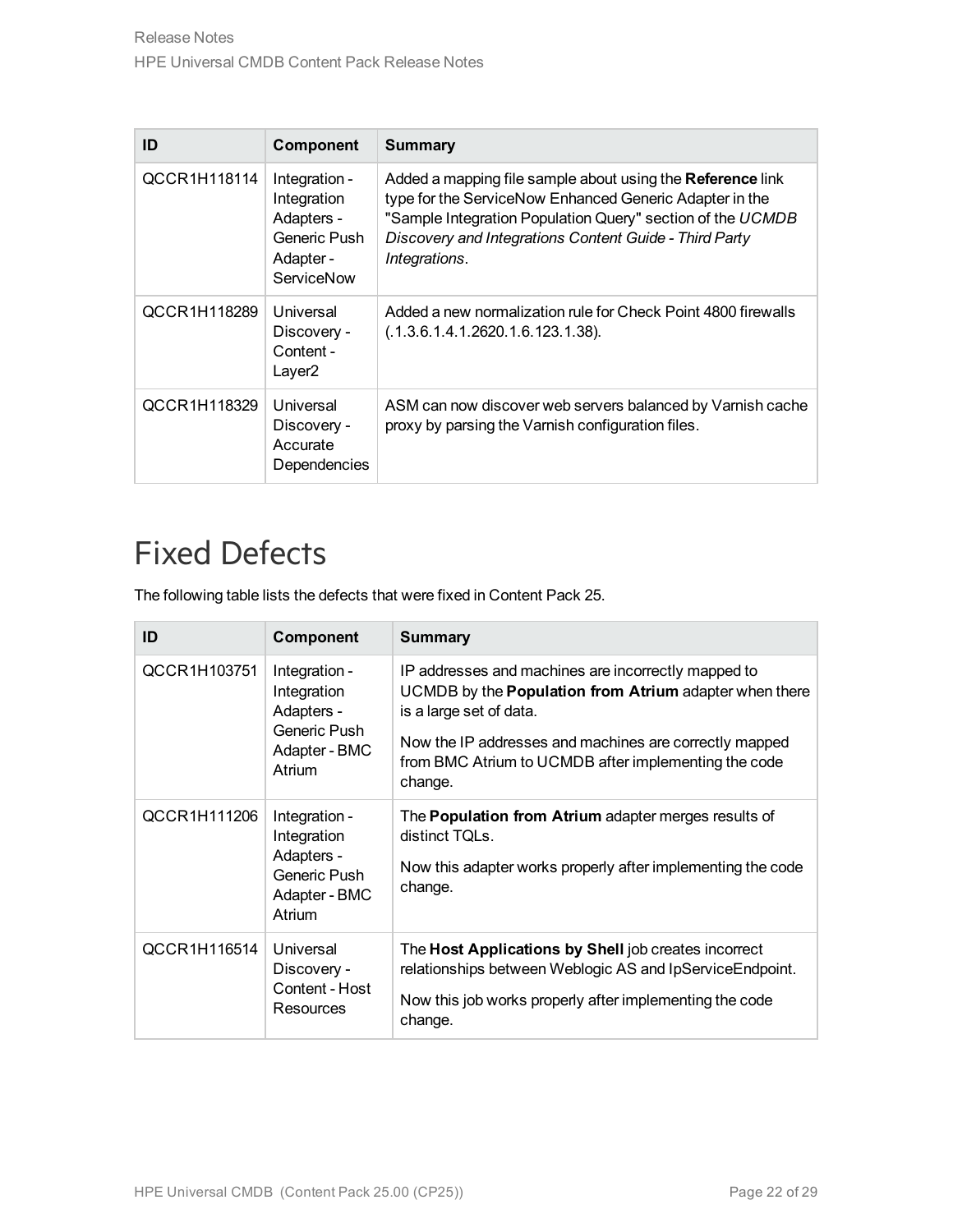| ID           | Component                                                                      | <b>Summary</b>                                                                                                                                                                                   |
|--------------|--------------------------------------------------------------------------------|--------------------------------------------------------------------------------------------------------------------------------------------------------------------------------------------------|
| QCCR1H116618 | Universal<br>Discovery -<br>Content - J2EE                                     | The JEE Weblogic by Shell job fails with the following error<br>message: "unbound method getName() must be called<br>with Cluster instance as first argument (got<br>Cluster instance instead)". |
|              |                                                                                | This error will not appear after implementing the code change.                                                                                                                                   |
| QCCR1H116677 | Universal<br>Discovery -<br>Content - Host                                     | The Host Applications by Shell and Apache Tomcat by<br>Shell jobs return incorrect IpServiceEndpoint.                                                                                            |
|              | <b>Resources</b>                                                               | Fixed the application signature to report the proper IP address<br>and Port data.                                                                                                                |
| QCCR1H116701 | Universal<br>Discovery -<br>Content -<br>Virtualization -<br>Hyper-V           | The Hyper-V Topology by Shell job neither creates all the<br>physical-to-virtual connections nor receives any errors.                                                                            |
|              |                                                                                | Fixed the issue by reporting other hosts when they have the<br>same Device ID, using SystemName instead.                                                                                         |
| QCCR1H116815 | Reconciliation -<br>Engine                                                     | Added the DDM_REQUIRED_TOPOLOGY qualifier for<br>hana db CIT in order to avoid a wrong merge when running<br>the HanaDb Topology by SQL job.                                                     |
| QCCR1H116883 | Universal<br>Discovery -                                                       | Oracle Data Guard CIs do not have the name attribute.                                                                                                                                            |
|              | Data Center<br>Discovery                                                       | Fixed the issue by filling in the name attribute of Oracle Data<br>Guard CI by the Oracle Topology by SQL job.                                                                                   |
| QCCR1H116912 | Universal<br>Discovery -<br>Inventory<br>Discovery -<br>Inventory<br>Discovery | Added support for sudo configuration matching for any UNIX<br>Shell with sudo configured in case double quotation marks<br>and single quotation marks are used in full path.                     |
| QCCR1H116936 | Universal<br>Discovery -<br>Content - Host<br>Resources                        | Need to discover PA-RISC HP-UX systems by the Host<br>Resources by Shell job, and the command that is used for<br>CPU core discovery does not exist in the OS.                                   |
|              |                                                                                | The Host Resources by Shell job can now discover CPU<br>cores on PA-RISC HP-UX systems properly.                                                                                                 |
| QCCR1H116984 | Universal<br>Discovery -<br>Content - J2EE                                     | The JEE Weblogic by Shell job fails with the following error<br>message: "unbound method getPid() must be called<br>with Process instance as first argument".                                    |
|              |                                                                                | This error will not appear after implementing the code change.                                                                                                                                   |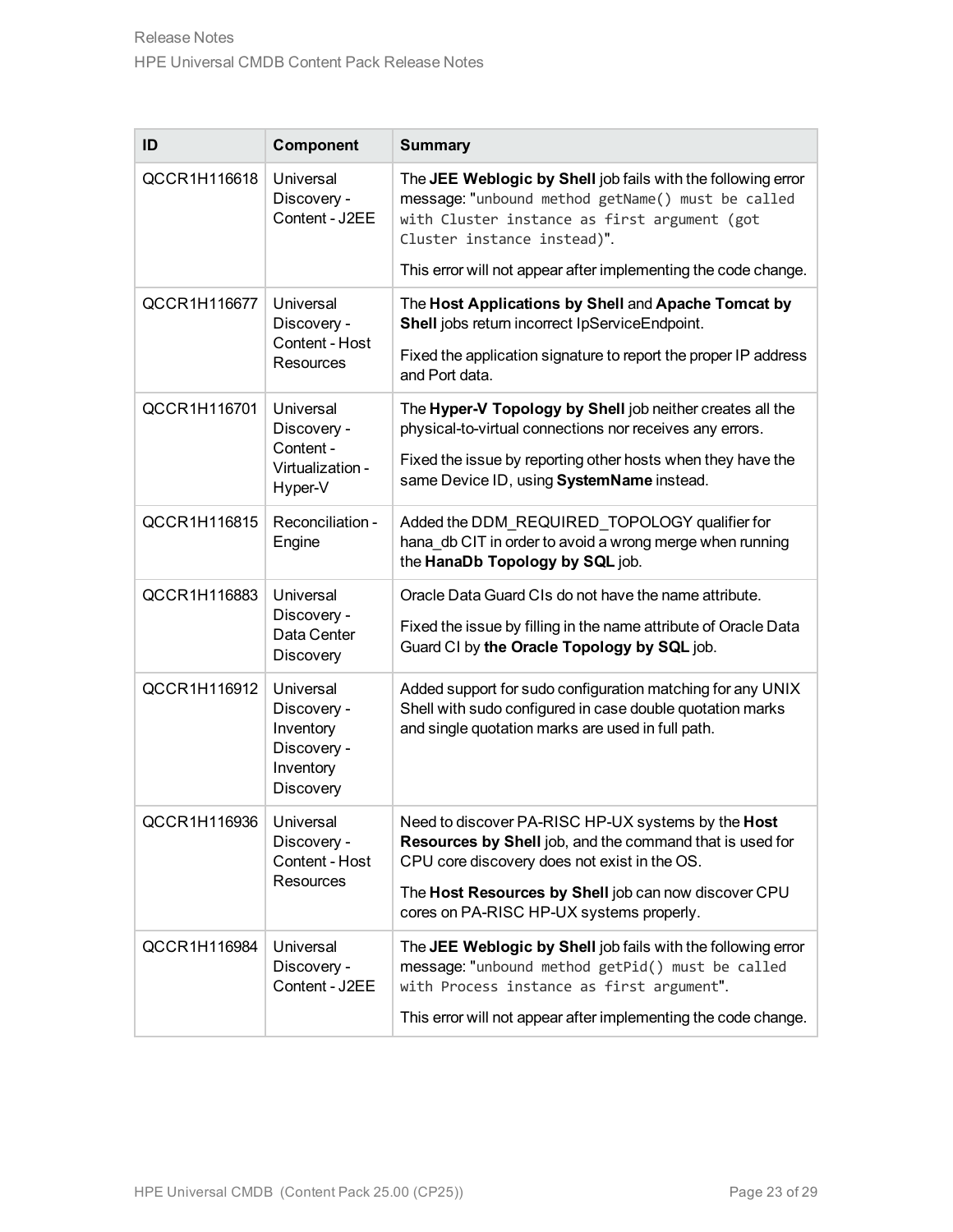| ID           | Component                                                                   | <b>Summary</b>                                                                                                                                                                                                                                                  |
|--------------|-----------------------------------------------------------------------------|-----------------------------------------------------------------------------------------------------------------------------------------------------------------------------------------------------------------------------------------------------------------|
| QCCR1H116985 | Universal<br>Discovery -<br>Discovery<br>Exceution -<br><b>Rules Engine</b> | ClassType flips between load balance and switch due to<br>normalization rules for OID .1.3.6.1.4.1.1872.1.13.1.4.                                                                                                                                               |
|              |                                                                             | Fixed the issue by aligning the ClassType of Alteon devices<br>between normalization rule (snmp.gz) and<br>oidToHostClass.xml.                                                                                                                                  |
| QCCR1H117038 | Universal<br>Discovery-<br>Inventory<br>Scanner                             | There are no clear instructions on how to deploy UD Agent<br>with a technical user (non-admin user) using sudo and no<br>SSH credentials configured on UCMDB in order to run<br>Inventory Scanner that should discover all the hardware data<br>on a UNIX node. |
|              |                                                                             | Fixed the issue by always setting the access attribute of<br>aioptionrc as 666 (rw-rw-rw-).                                                                                                                                                                     |
| QCCR1H117129 | Universal<br>Discovery -<br>Automated<br>Software<br>Recognition            | The ports from portnumbertoportname.xml are ignored if<br>they are in upper case in automated discovery cases.                                                                                                                                                  |
|              |                                                                             | Now the ports from portnumbertoportname.xml are case<br>insensitive.                                                                                                                                                                                            |
| QCCR1H117239 | Universal<br>Discovery -<br>Inventory<br>Scanner                            | When running both Host Connection by Shell and<br>Inventory Discovery by Scanner, sometimes the serial<br>number changes values.                                                                                                                                |
|              |                                                                             | Fixed the issue by changing the way to get the serial number<br>on the Inventory Discovery by Scanner side so that the<br>values will be consistent.                                                                                                            |
| QCCR1H117273 | Universal<br>Discovery - UD<br>Agent                                        | AIX UD Agent installation fails with the following error<br>message: "Failed to load library<br>"/usr/lpp/HP/Discovery/bin/libssl.so"".                                                                                                                         |
|              |                                                                             | AIX UD Agent installation now works properly after<br>implementing the code change.                                                                                                                                                                             |
| QCCR1H117317 | Universal<br>Discovery -<br>Content -<br>Storage - CIM                      | The Storage Devices Topology by CIM job fails with the<br>following error message: "TypeError: int: can't convert<br>non-string with explicit base".                                                                                                            |
|              |                                                                             | Now this job works properly after implementing the code<br>change.                                                                                                                                                                                              |
| QCCR1H117341 | Universal<br>Discovery -<br>Content -<br>Database                           | When running the Oracle Applications by SQL job for<br>discovering the ERP applications, it fails to report data<br>because of no key attribute name in CI DB Tablespace.                                                                                       |
|              |                                                                             | The Oracle Applications by SQL job will not report DB<br>Tablespace when it has no name.                                                                                                                                                                        |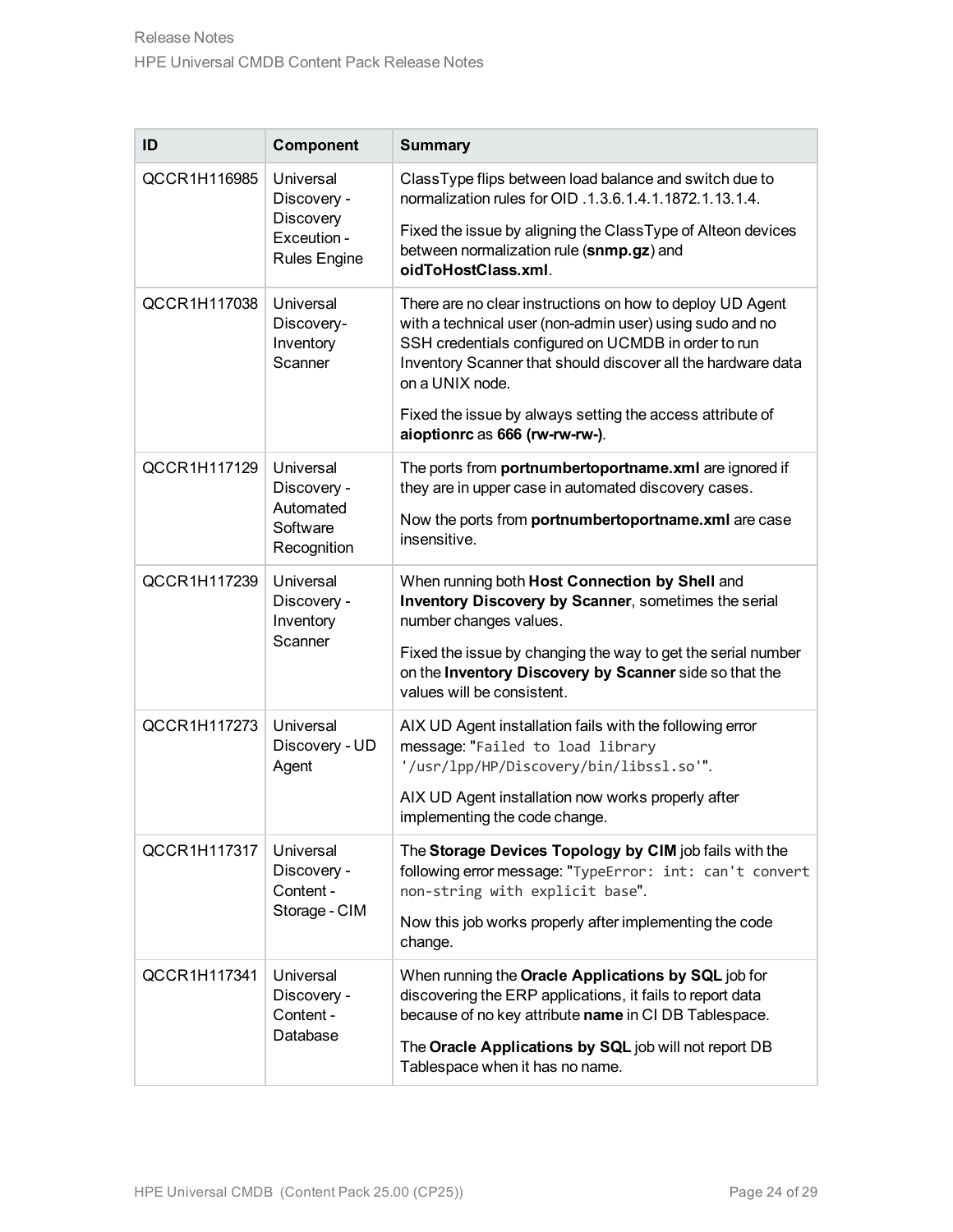| ID           | Component                                                                              | <b>Summary</b>                                                                                                                                        |
|--------------|----------------------------------------------------------------------------------------|-------------------------------------------------------------------------------------------------------------------------------------------------------|
| QCCR1H117411 | Universal<br>Discovery -<br>Content -<br>Clustering &<br>Load Balancing -<br>F5 BIG-IP | The correct number of load balancers is not discovered by the<br>F5 BIG-IP LTM by SNMP job.                                                           |
|              |                                                                                        | Fixed the Data Flow Probe redundancy filtering issue by<br>adding a new hidden random generated ID attribute Ib_<br>cluster_id to the CIT definition. |
| QCCR1H117425 | Universal<br>Discovery -<br>Content -<br>Virtualization -<br><b>VMware</b>             | The VMware vCenter Topology by VIM job cannot discover<br>the VMware topology correctly.                                                              |
|              |                                                                                        | Now this job can discover the VMware topology correctly<br>after implementing the code change.                                                        |
| QCCR1H117466 | Universal<br>Discovery -<br>Content -<br>Virtualization -<br><b>VMware</b>             | The VMware vCenter Topology by VIM job fails with an<br>internal error.                                                                               |
|              |                                                                                        | Now this job works properly after implementing the code<br>change.                                                                                    |
| QCCR1H117469 | Universal<br>Discovery -<br>Content - Host<br>Connections                              | zOS CIs are merged into Mainframe CIs after running the<br>Host Connection by SNMP and/or Host Networking by<br>SNMP jobs.                            |
|              |                                                                                        | Fixed the normalization rules to resolve the incorrect merge<br>issue.                                                                                |
| QCCR1H117517 | Universal<br>Discovery -<br>Content - Host<br>Resources                                | JBoss AS discovery either results in error (using Host<br>Applications by Shell) or is incomplete (using JEE JBoss<br>by Shell job).                  |
|              |                                                                                        | JBoss AS discovery works properly without errors after<br>implementing the code change.                                                               |
| QCCR1H117561 | Universal<br>Discovery -<br>Inventory<br>Scanner                                       | <b>OSHostWindowsName</b> is scanned as Windows 8; however,<br>it should be Windows Server 2012 Std Evaluation.                                        |
|              |                                                                                        | Fixed the issue by setting Windows name as Windows<br>Server 2012 Std Evaluation.                                                                     |
| QCCR1H117639 | <b>UCMDB</b><br>Browser -<br>Service<br>Modeling                                       | When non-printable characters exist in a web.config file, the<br>host discovery of an IIS server will not discover database<br>connections.           |
|              |                                                                                        | Fixed the issue by filtering out non-printable characters during<br>parsing the web.config file.                                                      |
| QCCR1H117644 | Universal<br>Discovery -<br>Service<br>Discovery -<br><b>Backend</b>                   | If server.xml is not found during Tomcat discovery,<br>exceptions are thrown.                                                                         |
|              |                                                                                        | Fixed the issue by preventing reading the Tomcat server.xml<br>that does not exist.                                                                   |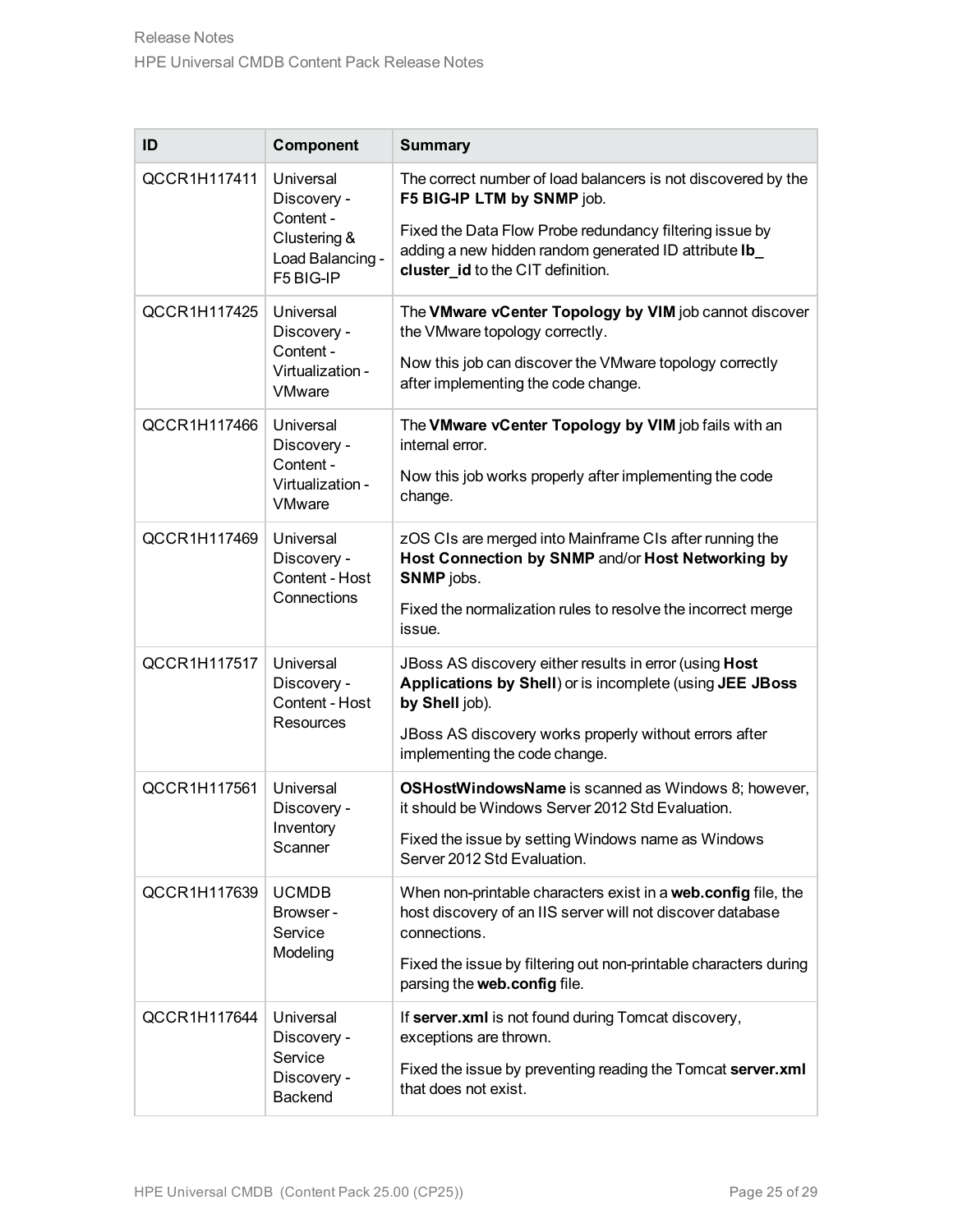| ID                       | Component                                                                             | <b>Summary</b>                                                                                                                                                         |
|--------------------------|---------------------------------------------------------------------------------------|------------------------------------------------------------------------------------------------------------------------------------------------------------------------|
| QCCR1H117663             | Universal<br>Discovery -<br>Content - Host<br>Resources                               | The Host Resources by Shell and Host Applications by<br>Shell jobs fail to detect CPU on HP-UX.                                                                        |
|                          |                                                                                       | These jobs can now detect CPU on HP-UX correctly after<br>implementing the code change.                                                                                |
| QCCR1H117671             | Universal<br>Discovery -<br>Automated<br>Software<br>Recognition                      | When discovering UCMDB, the database is not reported by<br>the Host Discovery by Shell job if the database is MSSQL<br>Server.                                         |
|                          |                                                                                       | MSSQL Server does not have the SID. Use the short host<br>name instead.                                                                                                |
| QCCR1H117698             | Universal<br>Discovery -<br>Service<br>Discovery -<br><b>Backend</b>                  | ASM discovery of UCMDB gives the following false warning<br>message in the communication logs for 10.x discovery:<br>"Failed parsing cmdb config file (history part)". |
|                          |                                                                                       | Starting with UCMDB 10.x, the database information does<br>not have history. So only record the history database in<br>UCMDB 9.x.                                      |
| QCCR1H117780             | Universal<br>Discovery -<br>Inventory<br>Scanner                                      | The scanner cannot scan a Linux system successfully or<br>produce a scan file.                                                                                         |
|                          |                                                                                       | Now the scanner can produce a scan file successfully even if<br>encountering the "ioctl(SIOCGIFADDR)" error while<br>detecting DNS information.                        |
| QCCR1H117891             | Universal<br>Discovery -<br>Content                                                   | The attribute discoveredOsVendor flips when running Host<br>Connection by Shell and Inventory Discovery by<br>Scanner discovery jobs.                                  |
|                          |                                                                                       | Fixed the issue by implementing the similar logic to populate<br>the attribute DiscoveredOsVendor for the Host Connection<br>by Shell job.                             |
| QCCR1H117930   Universal | Discovery -<br>Content -<br>Storage - CIM                                             | The Storage Devices Topology by CIM job fails to discover<br>IBM storage devices.                                                                                      |
|                          |                                                                                       | IBM storage discovery now works properly after<br>implementing the code change.                                                                                        |
| QCCR1H117932             | Integration -<br>Integration<br>Adapters -<br>Generic Push<br>Adapter -<br>ServiceNow | Added support for setting a string list type (node_role) value<br>via mapping file for old legacy ServiceNow push integration<br>adapter.                              |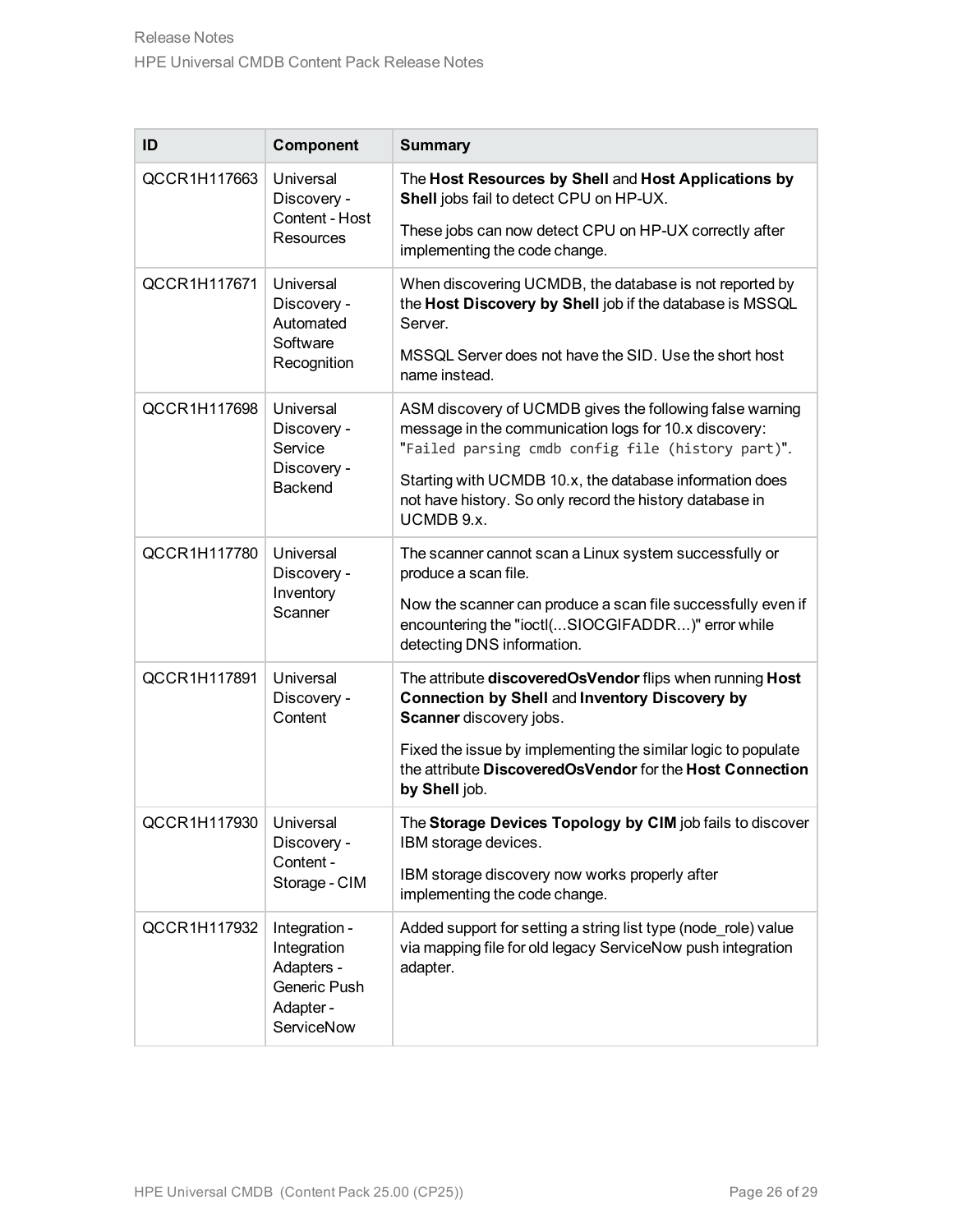| ID           | Component                                                      | <b>Summary</b>                                                                                                                                                                                 |
|--------------|----------------------------------------------------------------|------------------------------------------------------------------------------------------------------------------------------------------------------------------------------------------------|
| QCCR1H118014 | Universal<br>Discovery - UD<br>Agent                           | After upgrading to Content Pack 24, the UD Agent creates a<br>Program folder.                                                                                                                  |
|              |                                                                | Added double quotation mark (") around the directory while<br>executing the mkdir commands to avoid creating such a<br>folder.                                                                 |
| QCCR1H118018 | Universal<br>Discovery -<br>Inventory<br>Scanner               | UD Scanner version 10.30 fails with the following error<br>message: "Fatal program failure, code #11".                                                                                         |
|              |                                                                | Fixed the issue by excluding some invalid directory of<br>software.                                                                                                                            |
| QCCR1H118040 | Universal<br>Discovery -<br>Content - J2EE                     | The JEE Weblogic by Shell job fails with the following error<br>message: "unbound method getName()<br>must be called with Server instance as first<br>argument (got Server instance instead)". |
|              |                                                                | This error will not appear after implementing the code change.                                                                                                                                 |
| QCCR1H118041 | Universal<br>Discovery -<br><b>Discovery Rules</b><br>Engine   | Added a new normalization rule for HPE Virtual Connect<br>FlexFabric (OID .1.3.6.1.4.1.11.5.7.5.6).                                                                                            |
| QCCR1H118084 | Universal<br>Discovery -<br>Inventory<br>Scanner               | The XML Enricher fails to parse the scan file if the scan file<br>contains the iSCSI information.                                                                                              |
|              |                                                                | Now the XML Enricher parses the scan file properly after<br>implementing the code change.                                                                                                      |
| QCCR1H118087 | Universal<br>Discovery -<br>Content - Host<br>Resources        | Some Websphere AS CIs are missing the<br>administrationDomain attribute.                                                                                                                       |
|              |                                                                | The administrationDomain attribute can now be reported<br>after implementing the code change.                                                                                                  |
| QCCR1H118112 | Universal<br>Discovery -<br>Content -<br>Clouds -<br>Amazon    | Some HTML code appears in the Cloud Instance ID<br>attribute when discovering the Cloud.                                                                                                       |
|              |                                                                | If the result of curl http://169.254.169.254/ contains HTML<br>code, the Cloud Instance ID attribute will not be reported.                                                                     |
| QCCR1H118175 | Universal<br>Discovery -<br>Content - Host<br><b>Resources</b> | The Host Applications by WMI job truncates Microsoft<br>DNS Server version.                                                                                                                    |
|              |                                                                | The version can now be reported in full after implementing the<br>code change.                                                                                                                 |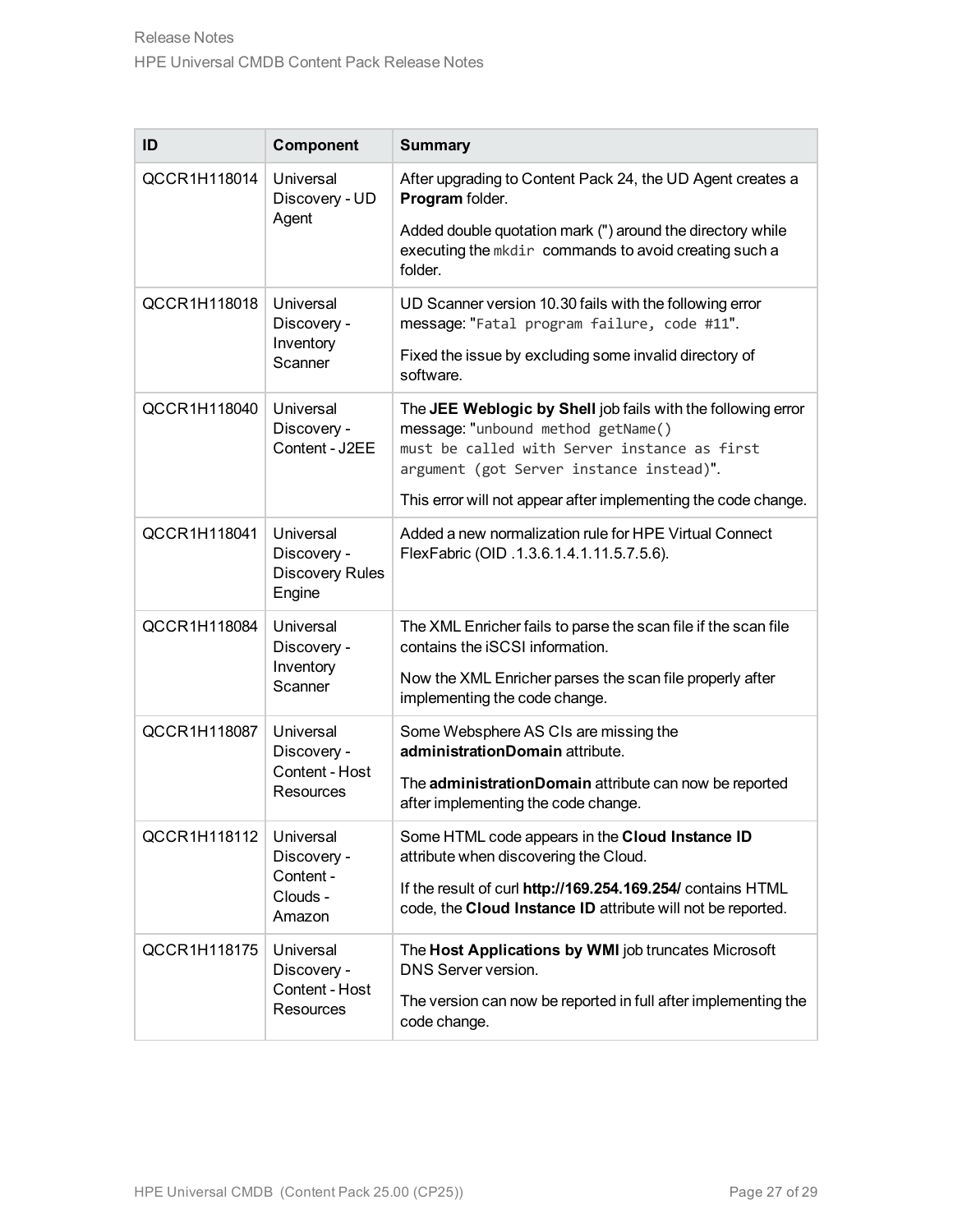| ID           | Component                                                       | <b>Summary</b>                                                                                                                                                                                                                                                                                                                               |
|--------------|-----------------------------------------------------------------|----------------------------------------------------------------------------------------------------------------------------------------------------------------------------------------------------------------------------------------------------------------------------------------------------------------------------------------------|
| QCCR1H118207 | Universal<br>Discovery -<br>Content - TCP<br>and P2P            | The Network Connectivity Data Anlyzer job fails if data<br>that is collected on the Data Flow Probe contains invalid IP<br>addresses.<br>Do not select the IP address like 0.0 when collecting data<br>from database.                                                                                                                        |
| QCCR1H118309 | Universal<br>Discovery -<br>Content - TCP<br>and P2P            | When sending NetFlow version 10, the <b>dPkts</b> and <b>dOctets</b><br>fields are not filled out in the traffic links, nor in the Postgres<br>database of the Data Flow Probe.<br>Now the <b>dPkts</b> and <b>dOctets</b> fields are correctly populated and<br>recorded to Data Flow Probe database after implementing the<br>code change. |
| QCCR1H118347 | Universal<br>Discovery -<br><b>Discovery</b><br>Troubleshooting | The Azure by Webservices job fails after the<br>communication log shows all data has been collected from<br>Azure and the Azure.py script is building the OSH.<br>This job now works properly after implementing the code<br>change.                                                                                                         |
| QCCR1H118378 | Universal<br>Discovery -<br>Content - Host<br>Resources         | Two separate nPars with the same name from different<br>complexes are merged by the HP nPars and vPars by Shell<br>job.<br>Fixed this issue by adding the complex serial number to<br>nPars.                                                                                                                                                 |
| QCCR1H118492 | Universal<br>Discovery -<br>Inventory<br>Scanner                | AIX inventory scan fails because it cannot save large stored<br>files.<br>Fixed the issue by using another memory allocation method<br>for huge memory allocation.                                                                                                                                                                           |